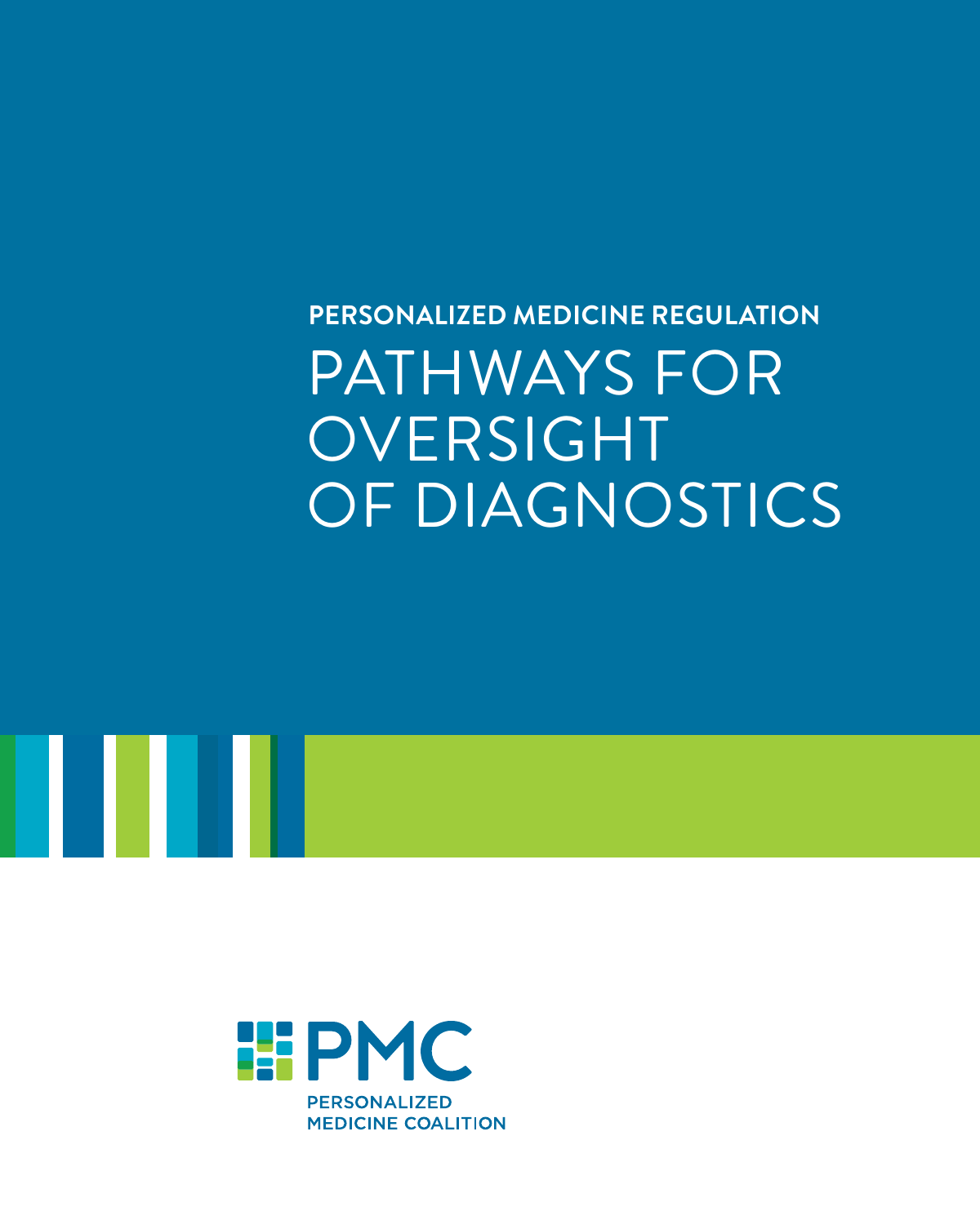## Personalized Medicine Regulation: PATHWAYS FOR OVERSIGHT OF **DIAGNOSTICS**

#### **Executive Summary**

WHILE THE POTENTIAL BENEFITS OF PERSONALIZED HEALTH CARE ARE STRAIGHTFORWARD knowing what works, knowing why it works, knowing whom it works for, and applying that knowledge to address patient needs—the intervening variables that determine the pace of personalized medicine's development and adoption are far more complex. Among those variables are the laws and regulations that govern personalized medicine products and services used in clinical practice.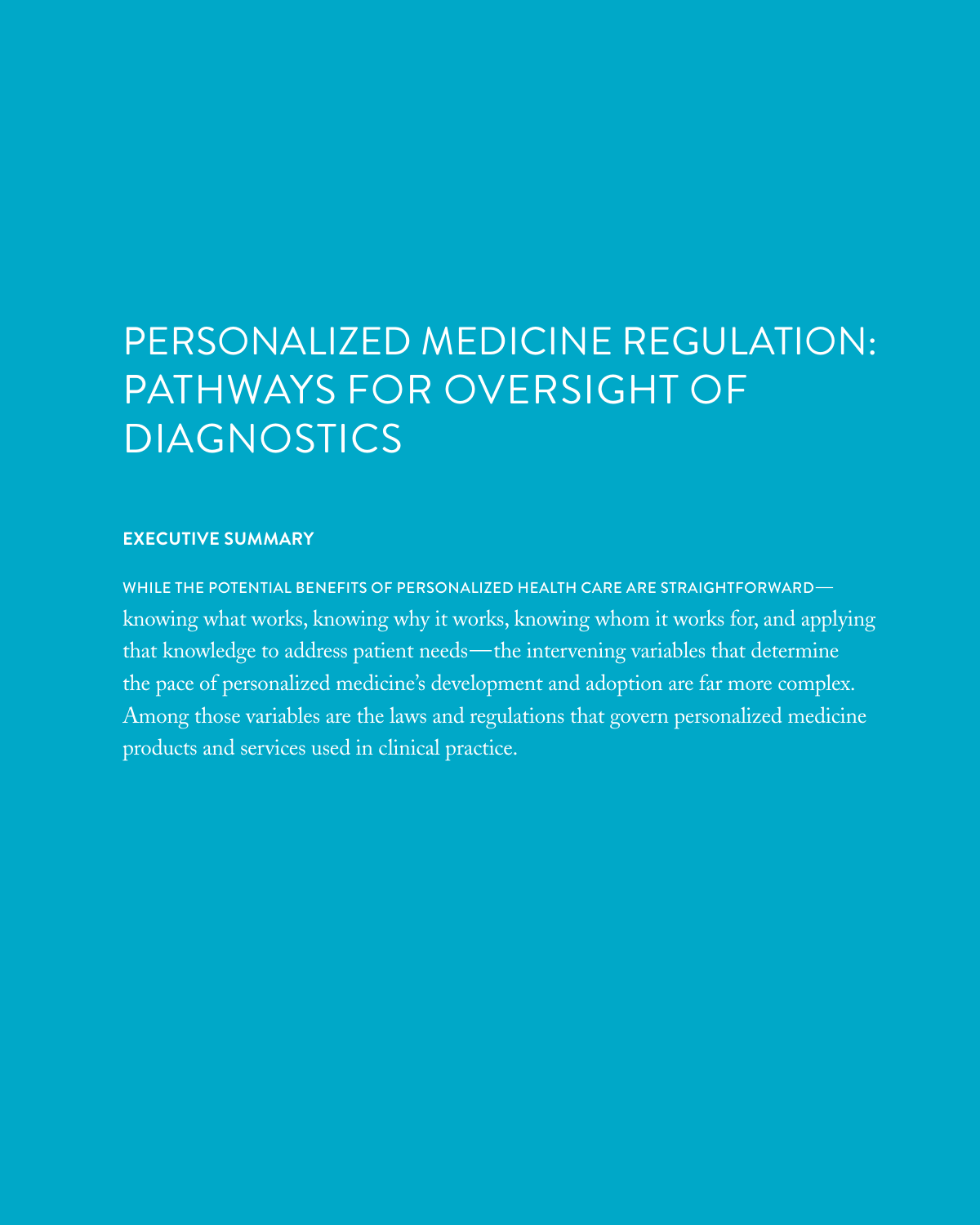#### The Personalized Medicine Coalition commissioned this paper to provide

an overview of the different and evolving regulatory environments pertaining to personalized medicine products and services so that all stakeholders can share a common understanding of the current system. It outlines the various laws and regulations that govern personalized medicine diagnostics, which are currently marketed as products and professional services used in clinical practice. It also describes legislative proposals intended to change the way personalized medicine products and services are regulated.

 After defining the status of personalized medicine today, the paper discusses the different organizations which play a role in regulating personalized medicine and laboratory developed tests (LDTs) in particular. It also defines key policy questions, and describes the basic regulatory framework for LDTs that could potentially be subject to regulation by the U.S. Food and Drug Administration ("FDA"), should FDA's jurisdiction be upheld, including the ongoing regulation of LDTs by the Centers for Medicare and Medicaid Services ("CMS") under the Clinical Laboratory Improvement Amendments ("CLIA").

While the FDA has long regulated in vitro diagnostic products ("IVDs") as medical devices—and has taken the position that it has the authority to regulate LTDs—the agency has exercised what it describes as "enforcement discretion" and has not actively regulated them. The agency has stated its intention to apply risk-based oversight of LDTs as medical devices under the Federal Food, Drug, and Cosmetic Act ("FDC Act"); yet some stakeholders have questioned whether the FDA has jurisdiction and whether it is an appropriate regulatory authority to do so. A variety of FDA enforcement actions, rules, citizen petitions, and guidance documents outlined in the paper shed light on FDA's evolving policies pertaining to LDTs.

The paper also includes a description of different proposals regarding how best to regulate LDTs, including:

- the appropriate regulatory organization to oversee LDTs;
- the avoidance of duplicate and/or conflicting regulations or oversight;
- the creation of a regulatory framework based on risk to patients;
- the generation of additional standards to assess LDTs' clinical validity;
- and whether any additional review or submission of data should be required before an LDT is performed in clinical practice.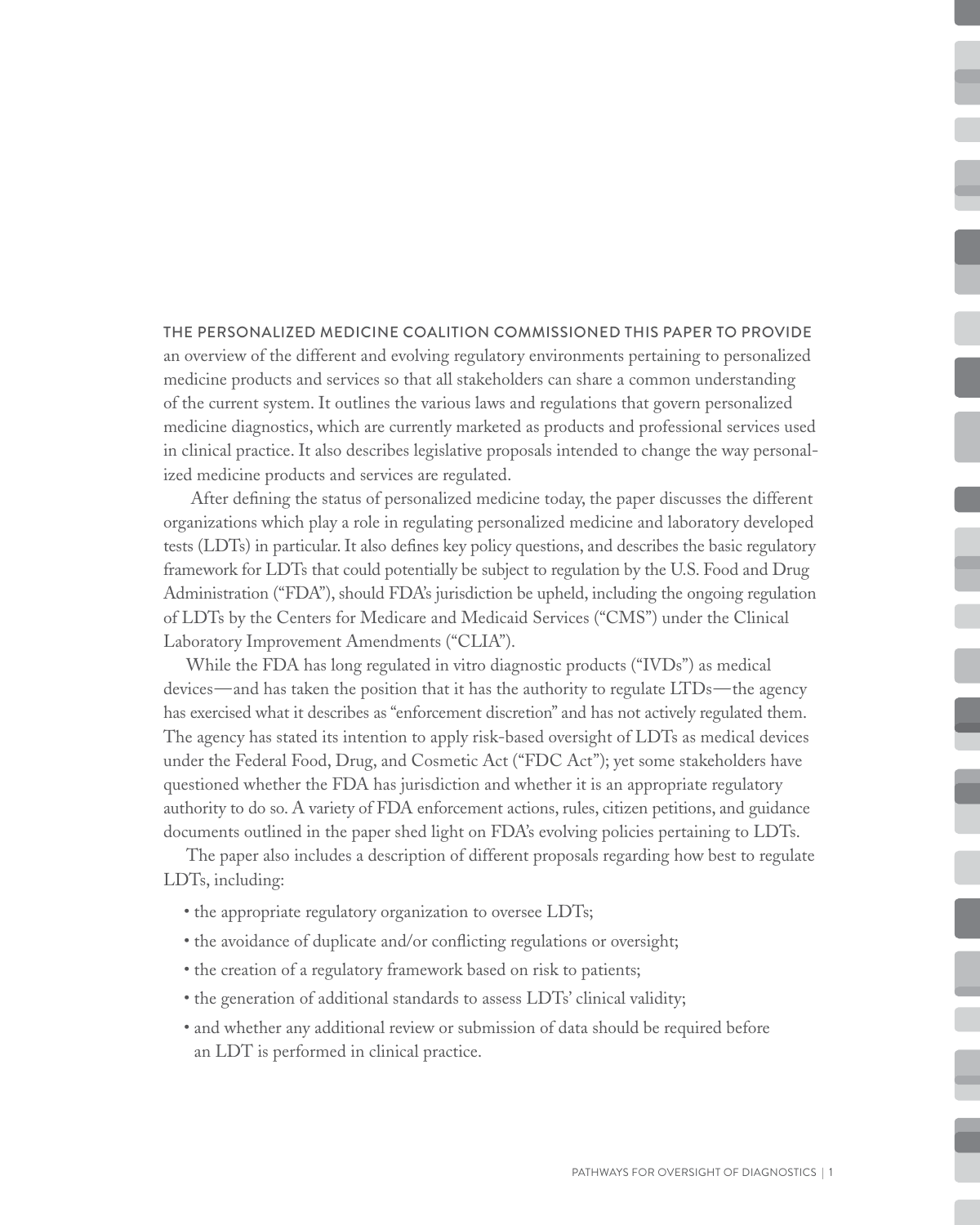## I. Introduction

The United States has been a global leader in the key discoveries that serve as the foundation of personalized medicine and has preceded most other nations in the clinical application of a large number of the resultant discoveries. Two separate agencies in the Department of Health and Human Services (HHS) hold primary responsibility for overseeing personalized medicine services and products used in clinics, laboratories, and hospitals around the country. While health care professionals have wide discretion to diagnose and treat individual patients as they deem appropriate, pharmaceutical products, biological products, and medical devices used to provide personalized medicine in patient care must clear a number of regulatory hurdles set forth by the FDA before being placed into interstate commerce.<sup>1</sup>

In addition, CMS, its approved accreditation agencies, or states, where applicable, must certify clinical laboratories as meeting and maintaining certain standards before those labs are able to perform tests and interpret and report the results to health care providers and, where permitted by law, to consumers.2 As both the FDA's and CMS's regulatory schemes include certain exemptions to their requirements for medical products and laboratory tests used in clinical investigation or research,<sup>3</sup> this paper outlines the regulations that apply under various circumstances to the development and offering of personalized medicine products and services used in U.S. clinical practice, focusing on diagnostics.

 While this paper addresses regulatory requirements permitting use and performance of personalized medicine products and services in clinical practice, it does not address other policy issues relevant to personalized medicine, including: public investment in personalized medicine or the costs of research; coverage and reimbursement of personalized medicine tools (e.g. third party payment for medical goods and services); taxation of personalized medicine products and services; or medical malpractice and product liability issues potentially resulting from use or performance of personalized medicine products or services.

Some contend that the regulation of personalized medicine tests and services by multiple agencies, and the different standards that have been applied, has led to confusion and uncertainty in the market. The FDA has struggled with whether and how to regulate LDTs. LDTs traditionally have been, and currently are, required to meet CMS's clinical laboratory requirements; it is unclear, however, whether and when FDA requirements may also apply to certain types of LDTs performed in personalized medicine and what position the FDA and CMS will take on this issue in the future. After setting forth the regulatory frameworks governing personalized medicine products and services, this paper outlines positions and proposals set forth by different stakeholders regarding how best to regulate LDTs.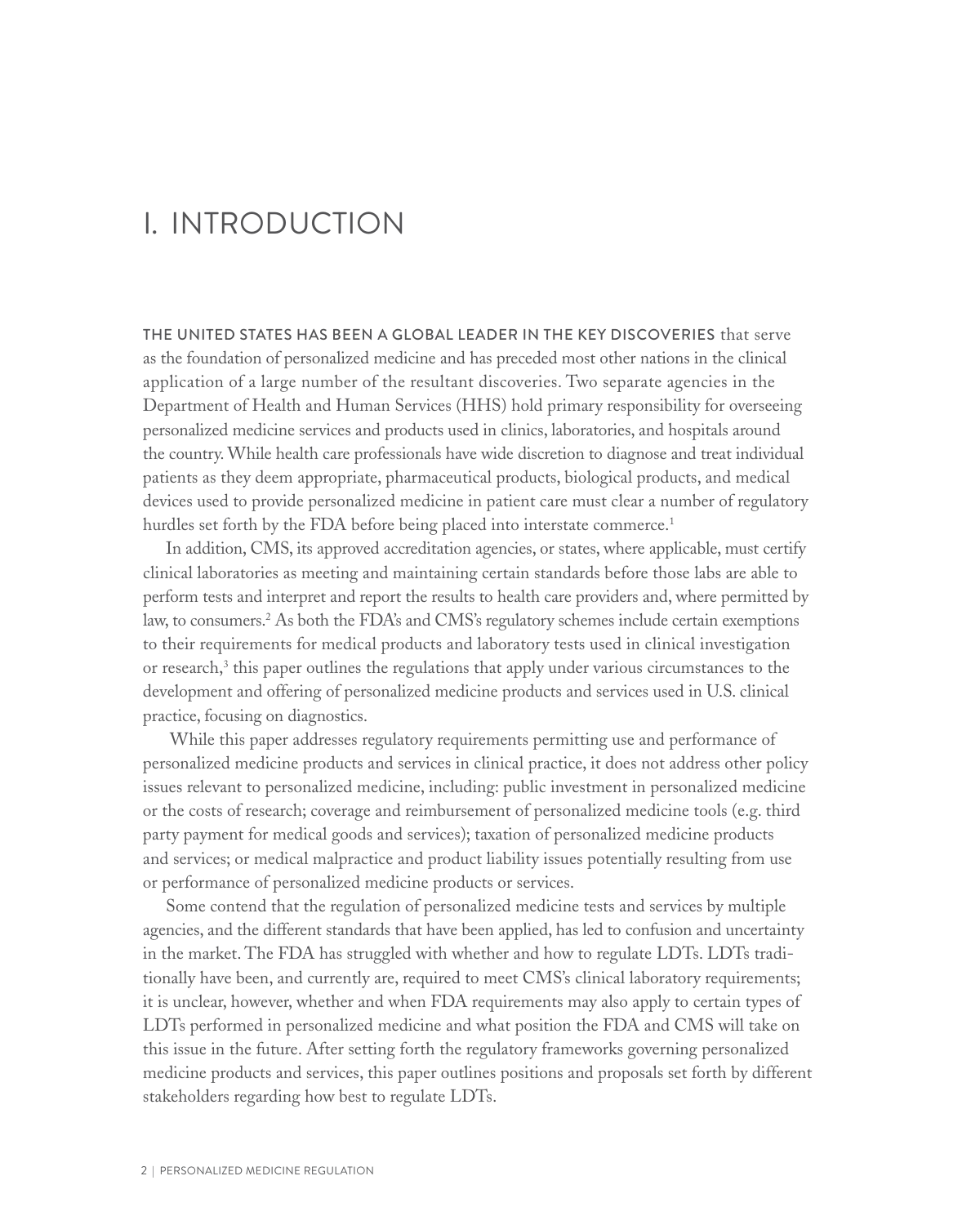### II. What Is Personalized Medicine?

#### The phrase "personalized medicine" can cover a vast array of innovative

products and services that draw on advances in technology to shape medical treatments to the needs of individual patients. The President's Council of Advisors on Science and Technology defined personalized medicine as "the tailoring of medical treatment to the specific characteristics of each patient."4 This includes the ability to classify individuals into subpopulations that are uniquely or disproportionately susceptible to a particular disease or responsive to a specific treatment. Preventive or therapeutic interventions can then be concentrated on those who will benefit, sparing expense and side effects for those who will not.

Discoveries from the mapping of the human genome have enhanced our ability to classify individuals into subpopulations that are uniquely or disproportionately susceptible to a particular disease or who have a particular response to a certain treatment method. Information about genes, proteins, and genetic dispositions both inspires the development of new treatments and improves our ability to decipher what treatments may be either particularly useful or unhelpful for certain individuals.

The clinical benefits of personalized medicine are still evolving, but there are five areas of present development which show great promise:<sup>5</sup>

- *Diagnosis/Prognosis*—to assess particular subtypes of a disease or the unique characteristics of a condition
- *Treatment prediction*—to analyze whether a patient, infectious agent, or tumor with particular characteristics will respond to a certain treatment
- *Dosing*—to determine appropriate amounts or strengths of treatment to administer to a particular individual
- *Safety* to anticipate adverse treatment reactions in certain subpopulations
- *Monitoring* to track and observe a patient's response to a course of treatment, in part to evaluate any necessary modifications to the chosen treatment course

Targeted therapeutics and companion diagnostics are two important components of products and services that enable personalized medicine. Targeted therapeutics, usually drugs or biologics, are treatments designed to benefit a particular subpopulation, or whose use in another subpopulation might be especially disadvantageous or require different dosing. Companion diagnostics are accompanying laboratory tests and professional services identifying or measuring genes, proteins, or other substances associated with a targeted therapeutic or relevant to a subpopulation of patients that can yield important information on the proper course of treatment for a particular patient.

 $\overline{\phantom{a}}$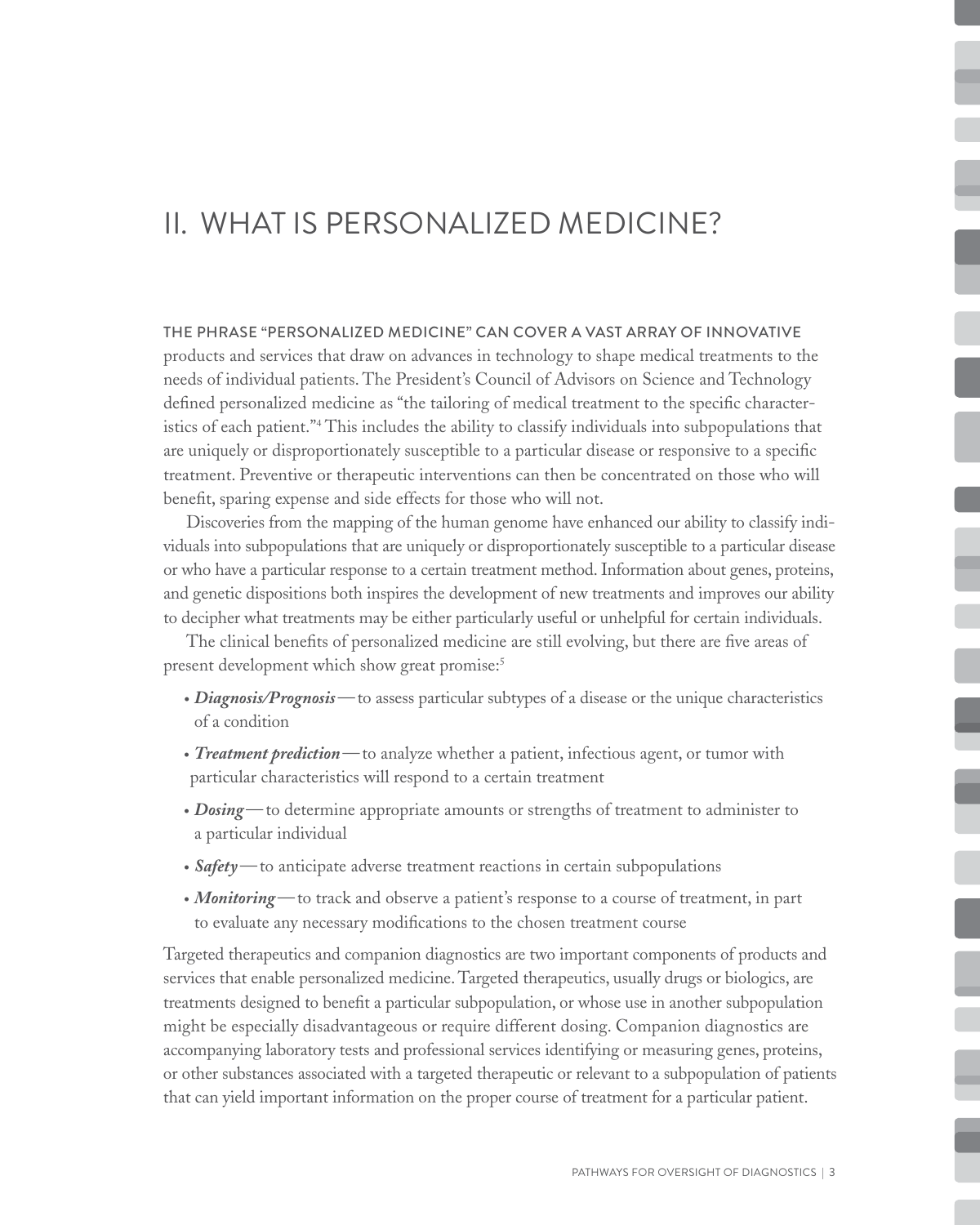Note that in 2011, draft guidance on companion diagnostics was jointly released by FDA's Center for Drug Evaluation and Research, Center for Devices and Radiological Health, and Center for Biologics Evaluation and Research. The guidance defined a companion diagnostic device as an in vitro diagnostic device that provides information that is essential for the safe and effective use of a corresponding therapeutic product.<sup>6</sup> In contrast, personalized medicine products and services that provide prognostic information about a patient's disease, e.g., the likelihood of disease recurrence, although important in an individual's treatment management, are not essential for the safe and effective use of a therapeutic product and thus are not considered companion diagnostics.

An example of personalized medicine relates to some breast cancers that include overexpression of human epidermal growth factor receptor 2 (HER2), a cell surface protein. Targeted therapeutics like Herceptin (trastuzumab) and Tykerb (lapatinib) have been designed to help treat women whose breast cancers include over-expression of HER2. A diagnostic test (companion diagnostic) that indicates whether a woman's tumor cells are over-expressing HER2 can help establish whether a woman might benefit from treatment with one of these targeted therapeutics. As such, the companion diagnostic for detecting HER2 over-expression is essential for the effective use of the targeted therapeutic for treating HER2 over-expression breast cancers. In such a case, the treating physician may use a companion diagnostic together with a therapeutic to tailor treatment to a particular patient's needs.

As this example illustrates, companion diagnostic tests are a vital part of personalized medicine that can yield crucial information necessary for guiding therapeutic treatment decisions and unlocking the potential of targeted therapeutics to serve their desired populations. Other diagnostic tests used in personalized medicine include those that provide information on patient prognosis but may not be essential for determining the safe and effective use of a specific therapeutic agent and therefore are not companion diagnostics. For instance, another laboratory test for women with certain kinds of breast cancer analyzes how a particular patient's tumor genes are expressed, yielding information on the risk that her breast cancer will recur in the future. In combination with other information, this analysis of the patient's tumor gene expression serves as a prognostic marker.

These personalized medicine diagnostic tests can be either IVD products, regulated by the FDA under the device authorities, and/or LDT services, regulated by CMS under CLIA. As discussed in more detail below, companion diagnostics can be a subset of either IVDs or LDTs that bear particular significance in personalized medicine.

There are also other products that assist personalized medicine, including software or computerized algorithms designed to support health care professionals in determining the proper course of care for a specific patient. Additionally, products sold to consumers for use in their own homes could be considered a type of personalized medicine that can produce information about a person's genetic make-up or other characteristics that might be used to guide appropriate preventive treatments or lifestyle changes.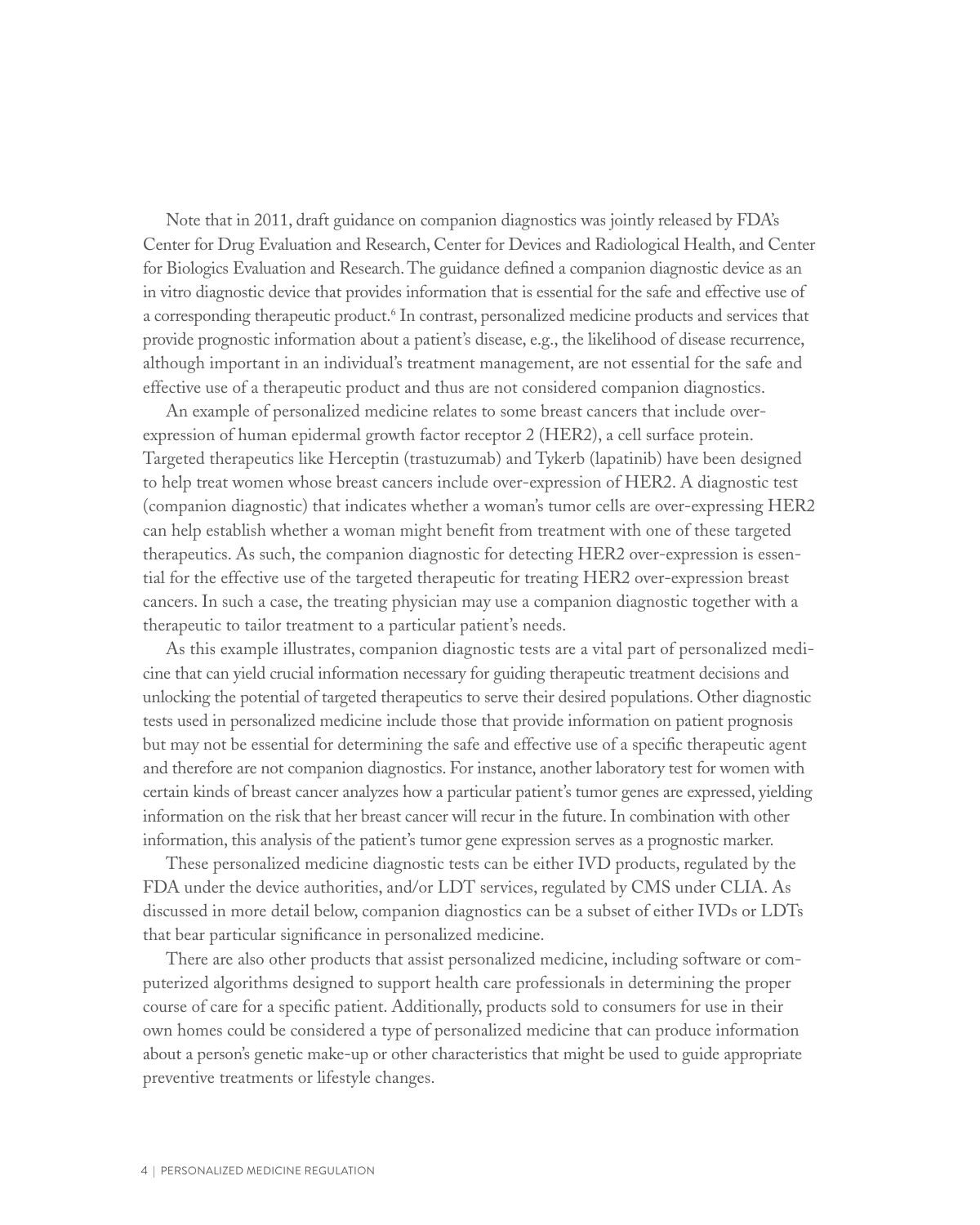## III. Who Might Regulate Laboratory Developed Tests Used in Personalized Medicine?

There are several different entities that play a role in the regulation of laboratories and LDTs, including companion diagnostics, performed in personalized medicine.

#### **A. Food and Drug Administration**

The FDA regulates pharmaceutical products, biological products, and medical devices placed into interstate commerce. The FDA issues rules regarding which of the foregoing products may be legally sold in the U.S. FDA requirements generally include premarket review of devices to support safety and effectiveness, postmarket adverse event reporting, a process for product recalls, and quality system regulation for manufacturing and other processes. Funding for the FDA's activities comes both from annual appropriations as well as user fees collected from regulated industry. Some types of tests used in personalized medicine, such as IVDs, constitute medical devices, thereby falling within FDA's regulatory jurisdiction. Section IV of this paper describes the FDA's regulation of medical devices, and discusses whether and when the FDA might also have authority to regulate LDTs under the medical device authorities of the FDC Act.

#### **B. Centers for Medicare and Medicaid Services**

CMS oversees regulations of all clinical laboratories that perform testing on human samples for diagnosis, prevention or treatment, or for the assessment of an individual's health. CMS, through its CLIA authority, certifies clinical laboratories as meeting certain standards, which vary depending on the types of tests being performed, and that certification allows the laboratories to perform testing on samples like human blood, urine, or tissue, including companion diagnostic testing and other testing relevant to personalized medicine. CLIA requirements generally include qualifications for laboratory personnel, quality systems for lab testing, oversight of test requests and reports, and proficiency testing. In 2012, approximately 225,000 clinical laboratories fell under CMS's jurisdiction.7 Almost all funding for CMS's activities in this area comes from fees CMS collects from the regulated laboratories. Section IV below discusses relevant CMS requirements for clinical laboratories that perform testing for use in personalized medicine.

i<br>L

i

i

l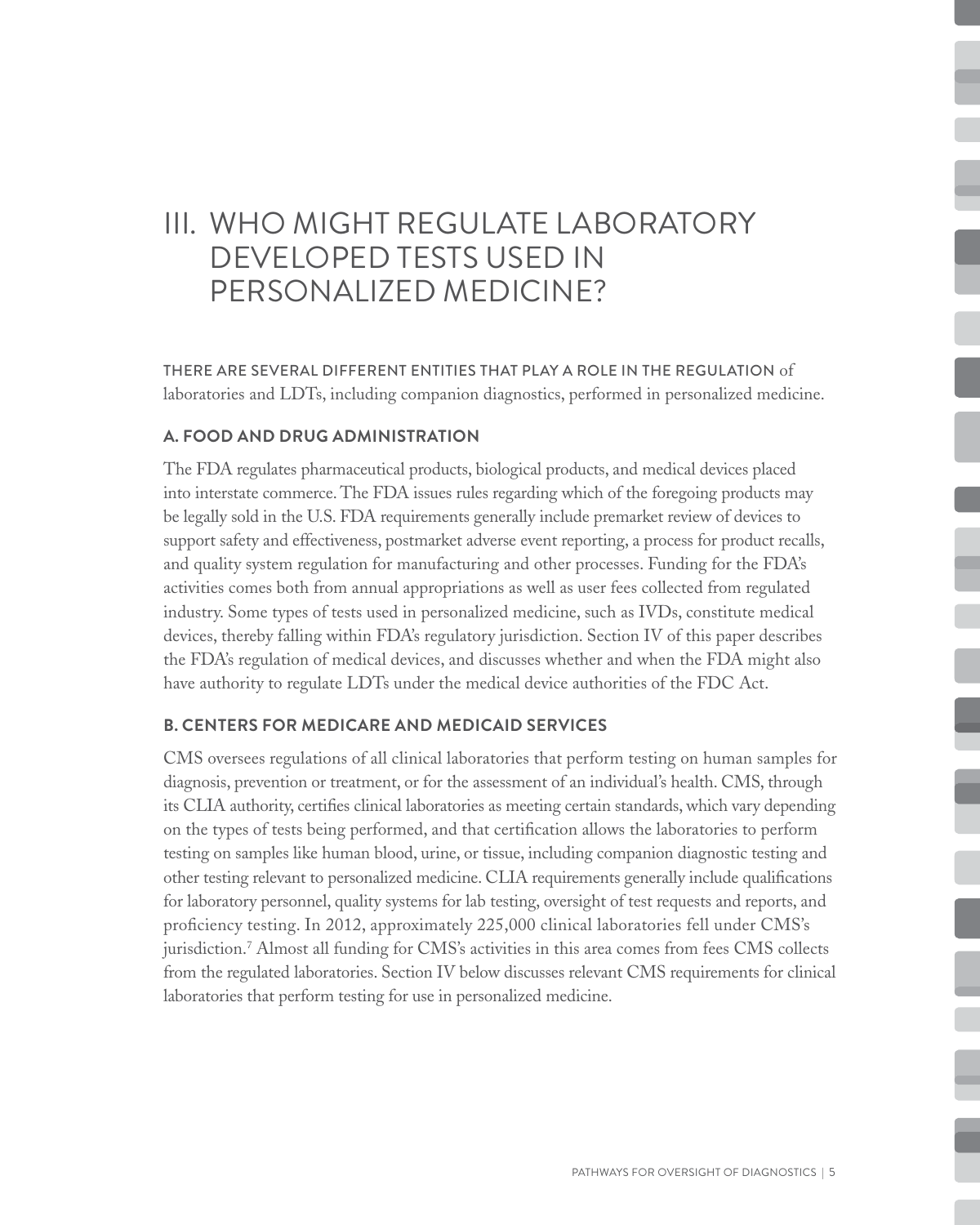#### **C. Federal Trade Commission**

The Federal Trade Commission (FTC) has broad post-market authority to oversee the advertising of products and services in the United States. For example, the FTC prohibits advertising that is false, misleading, unfair, or deceptive, whether relating to IVD test kits or LDTs.

#### **D. Laboratory Accreditation Organizations**

In addition to obtaining CLIA certification directly from CMS, typically through state agencies that survey labs for compliance with CLIA requirements, clinical labs also can be CLIA certified through being accredited by one of the independent accreditation agencies approved by CMS for this purpose. These include the College of American Pathologists (CAP) and COLA, among others. Before approving an independent accreditation agency, CMS must determine that the accreditation agency's standards are equal to or more stringent than those set forth in the CLIA regulations, though the standards may differ from CLIA and may include additional requirements.<sup>8</sup>

#### **E. State Laboratory Regulatory Agencies**

The federal standards for clinical labs are set forth in the CLIA regulations, but several states also have their own requirements for clinical laboratories operating in their state or testing specimens that originate in the state. These state regulations can differ from, and may be more stringent than, the CLIA requirements. California, for example, requires that all laboratories conducting testing in that state, or on California specimens, obtain a California laboratory license. A handful of other states, including New York and Florida, also require that laboratories conducting tests on specimens originating in that state must be licensed by the state, regardless of where the laboratory is located (e.g., a California lab testing specimens from New York must obtain a New York laboratory license in addition to its California license). As discussed below, the CLIA statute also gives states the option to apply to CMS for exemption from CLIA if the state's own lab standards are at least as stringent as those under CLIA. Currently, New York and Washington State have obtained CLIA exemption.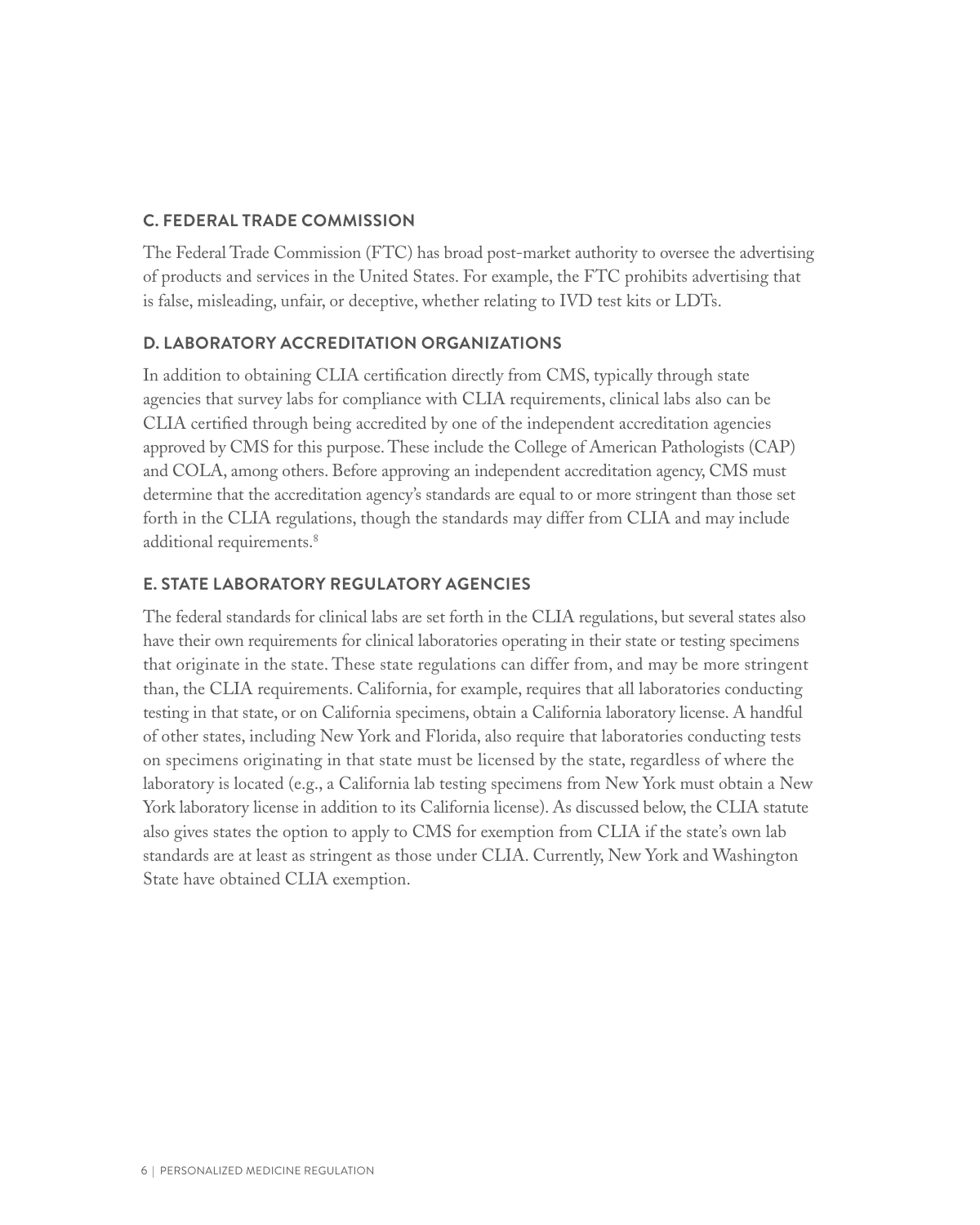## iV. Regulation of Laboratory Developed Tests

One key question in the regulation of LDTs, including companion diagnostic LDTs used in personalized medicine, is whether some or all of these tests may require review and marketing approval/clearance by the FDA. Some observers question the relationship of possible FDA regulation to existing CLIA and state regulations and how those would be reconciled if FDA regulates some or all LDTs. While some products sold commercially to clinical laboratories (e.g., IVDs) are currently regulated by the FDA, there is not clear agreement regarding the appropriate nature and scope of the regulation of LDT services, which many argue do not clearly fall within the scope of FDA's jurisdiction to regulate. The FDA has indicated its evolving concerns regarding the rapid expansion of the number and type of LDTs being offered, including concerns about possible patient risks associated with the intended uses of certain LDTs.

#### **A. FDA Regulation**

#### **1. General Overview**

The primary statute governing the FDA is the FDC Act.9 Different centers within the FDA regulate different types of medical products. In general, the Center for Devices and Radiological Health (CDRH) regulates medical devices; the Center for Drug Evaluation and Research (CDER) regulates drugs, including targeted therapeutics; and the Center for Biologics Evaluation and Research (CBER) regulates biological products, as well as some in vitro reagents for uses like blood typing and HIV screening. Products that contain more than one kind of medical product (a drug and a device or a device and a biologic) are classified as combination products. Combination products may be regulated by multiple FDA centers. CDRH includes an Office of In Vitro Diagnostics and Radiological Health ("OIR") that regulates IVDs.10 The OIR includes a Director of Personalized Medicine.

Under the FDC Act, the FDA has authority to regulate medical devices. A medical device is defined as "an instrument, apparatus, implement, machine, contrivance, implant, in vitro reagent, or other similar or related article, including a component part, or accessory which is … intended for use in the diagnosis of disease or other conditions, or in the cure, mitigation, treatment, or prevention of disease, in man or other animals."11 This definition includes in vitro reagents, which can be key components of some tests used in personalized medicine. FDA defines commercial distribution as "any distribution of a device intended for human use which is held or offered for sale."12

FDA regulations further define IVDs as: "reagents, instruments, and systems intended for use in the diagnosis of disease or other conditions, including a determination of the state of health,  $\frac{1}{2}$ 

i

٦

L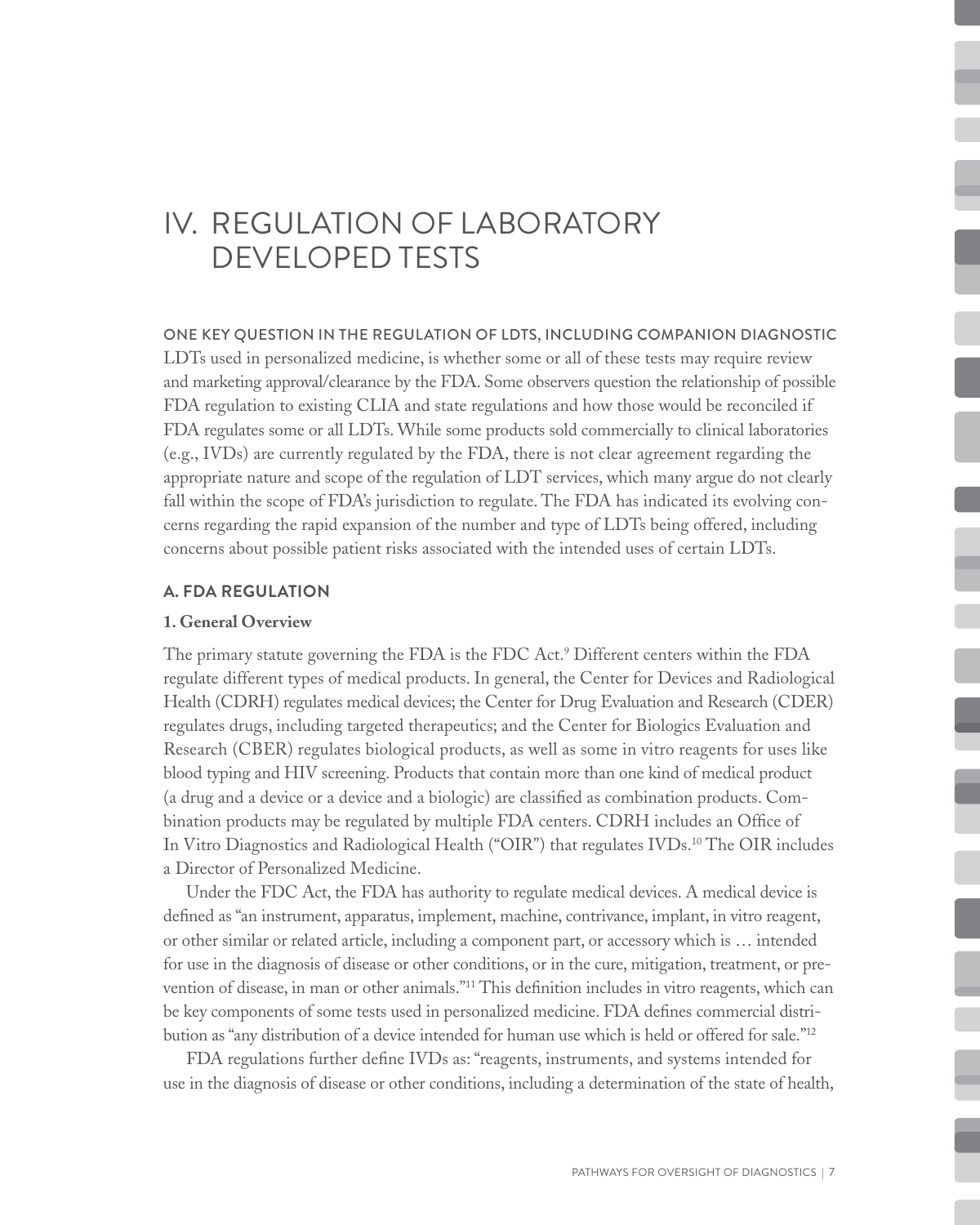in order to cure, mitigate, treat, or prevent disease or its sequelae. Such products are intended for use in the collection, preparation, and examination of specimens taken from the human body."13 Many products used in personalized medicine may include instruments, reagents, and systems intended for use in the diagnosis of disease or other conditions in order to cure, mitigate, treat, or prevent those diseases or conditions. As discussed below, products and services incorporating these components have been subject to varying levels of FDA regulation over time.

The FDA regulates medical devices, including IVD products, both before they are sold in the market and after they are available to end users. FDA oversees products under its jurisdiction through regulations as well as through guidance documents that provide insight into FDA's policies but which are not legally binding.14

Before a company can sell a new medical device in commerce, the manufacturer must obtain some form of regulatory approval from FDA, unless the device is exempt from these requirements. Generally, the FDA may "clear" medical devices for marketing via the 510(k) notification or may approve devices through the premarket approval ("PMA") process. Medical devices that are substantially equivalent to a predicate, meaning another legally marketed class I or class II device that did not require PMA approval, typically may be cleared through the 510(k) process. Novel and/or high-risk devices that are not substantially equivalent to any legally marketed predicate device require PMA approval.15 A third regulatory pathway known as de novo reclassification was created for low to moderate risk devices that lack a predicate device.

#### **2. Risk-based Classification**

The specific regulations applicable to a medical device, including the different premarket review pathways discussed above, depend on the medical device's classification in FDA's risk-based system. The FDA has classified most types of medical devices into one of three classes (class I, II, or III) based on the level of controls that the FDA has deemed necessary to reasonably assure a device's safety and effectiveness.

**CLASS I DEVICES** are subject to general controls, such as requirements for device labeling,<sup>16</sup> device listing with the  $FDA<sup>17</sup> 510(k)$  premarket notification, and compliance with the  $FDA<sup>s</sup>$ quality systems regulations ("QSR").18 General controls apply to all devices. Most class I devices are exempt from 510(k) premarket review requirements, and in some cases, are also exempt from compliance with FDA's quality systems regulations, other than minimal record keeping and reporting requirements.19

Class II devices are subject to general and special controls, such as performance standards, postmarket surveillance, and FDA guidelines. Most class II devices require premarket review by the FDA through the 510(k) clearance process prior to commercialization.

Class III devices are generally implantable devices; devices represented to be used for life-sustaining or life-supporting purposes; or, new devices that have not been found substantially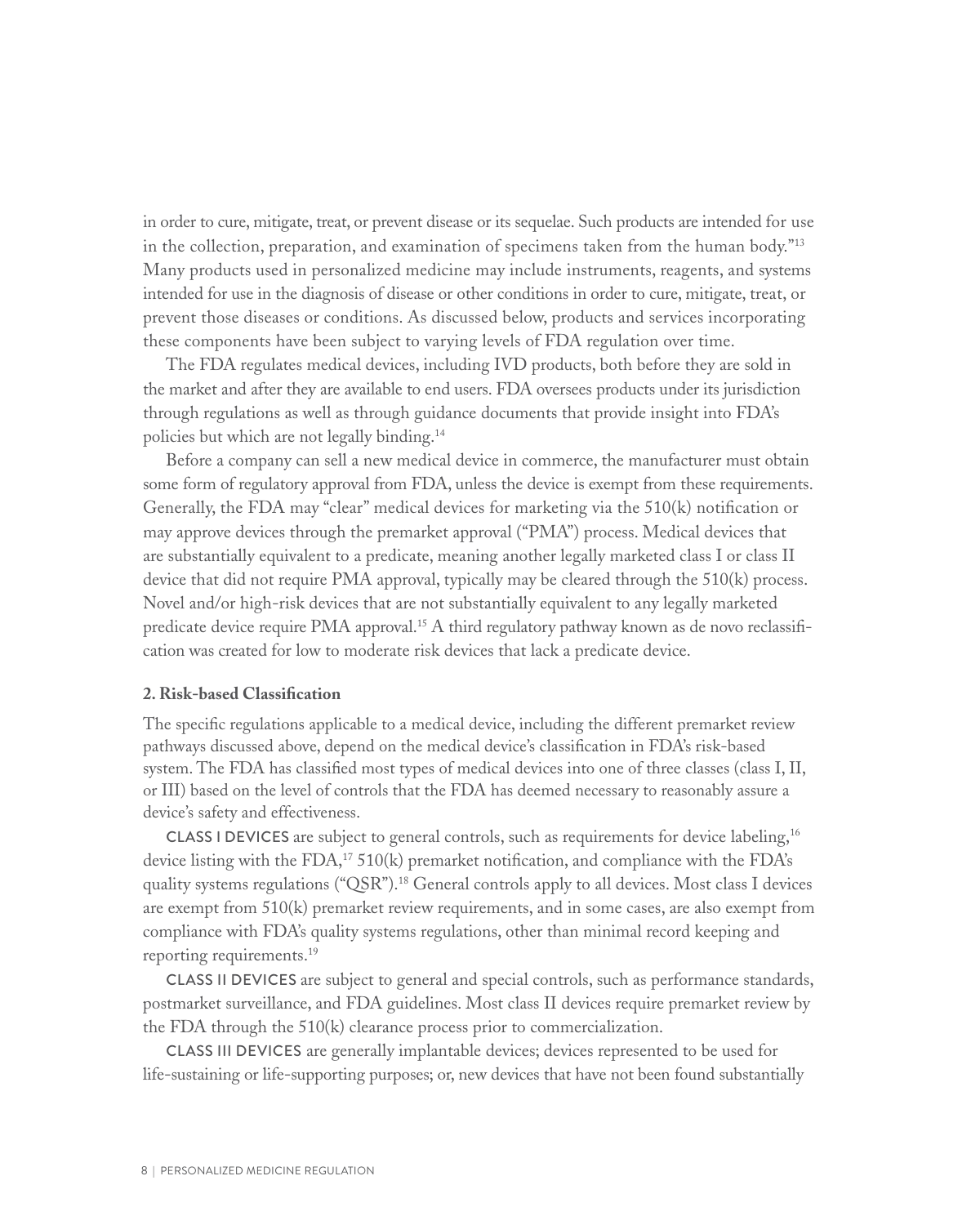equivalent to legally marketed class I or II devices. Class III devices require approval of a PMA application and are the most stringently regulated.

 In general, the premarket review process in some circumstances can take several months to years and may include significant costs to collect the information needed for the FDA to allow a device to be sold in the market. Additionally, those submitting requests to the FDA for permission to sell their devices must pay submission fees that in FY13 range from \$2,480 to \$248,000, depending upon the type of submission and whether the FDA classifies the sponsor as a small business.<sup>20</sup>

Once the FDA grants permission for a device to be introduced into commerce, those selling the device have additional obligations to comply with FDA regulations in areas such as manufacturing, product labeling, adverse event reporting, and product recalls.21 Most of the burden of FDA regulations falls to those introducing medical devices into commerce, as well as those with some responsibility in the manufacturing, export, or import processes. Health professionals who use medical devices in a clinical setting may also have obligations to report to the FDA any adverse events that could be related to a medical device.<sup>22</sup>

#### **3. In Vitro Diagnostics (IVDs)**

The FDA has long regulated commercially distributed IVD products, including in vitro diagnostic reagents and equipment for laboratory testing. IVDs can include well-established tests, such as determining whether a patient has high hormone levels or certain bacterial infections, as well as tests of a person's DNA and related DNA-products. IVDs often come in kits that contain the reagents, equipment, and calibrators needed to run the test and produce a result for clinical use. Kits are most often class II or class III medical devices, requiring that the FDA review information about the device before it can be introduced into commerce. These kits also include labeling regarding how to run the assay and, importantly, the specific uses for which FDA has granted clearance or approval.

In the FDA premarket review process, the entity wishing to sell an IVD test kit submits a packet of materials to the FDA. Applicants often need to provide the FDA with information about bench testing on the device. For IVDs, this information frequently includes evidence that the test is precise, accurate, and reliable. The FDA often also requires that those seeking to sell IVD test kits submit data from clinical studies of the device. This data would validate that the test performs as intended and labeled in clinical use.

#### **4. Enforcement Discretion over Laboratory Developed Tests (LDTs)**

Even when an agency like the FDA has authority to regulate a given product, it may choose not to actively exercise that authority. For instance, although the FDA has the authority to regulate certain kinds of medical devices, it may choose not to actively enforce those regulations under all circumstances. This principle is known as the exercise of enforcement discretion.23 Historically, the

ł

I

I

l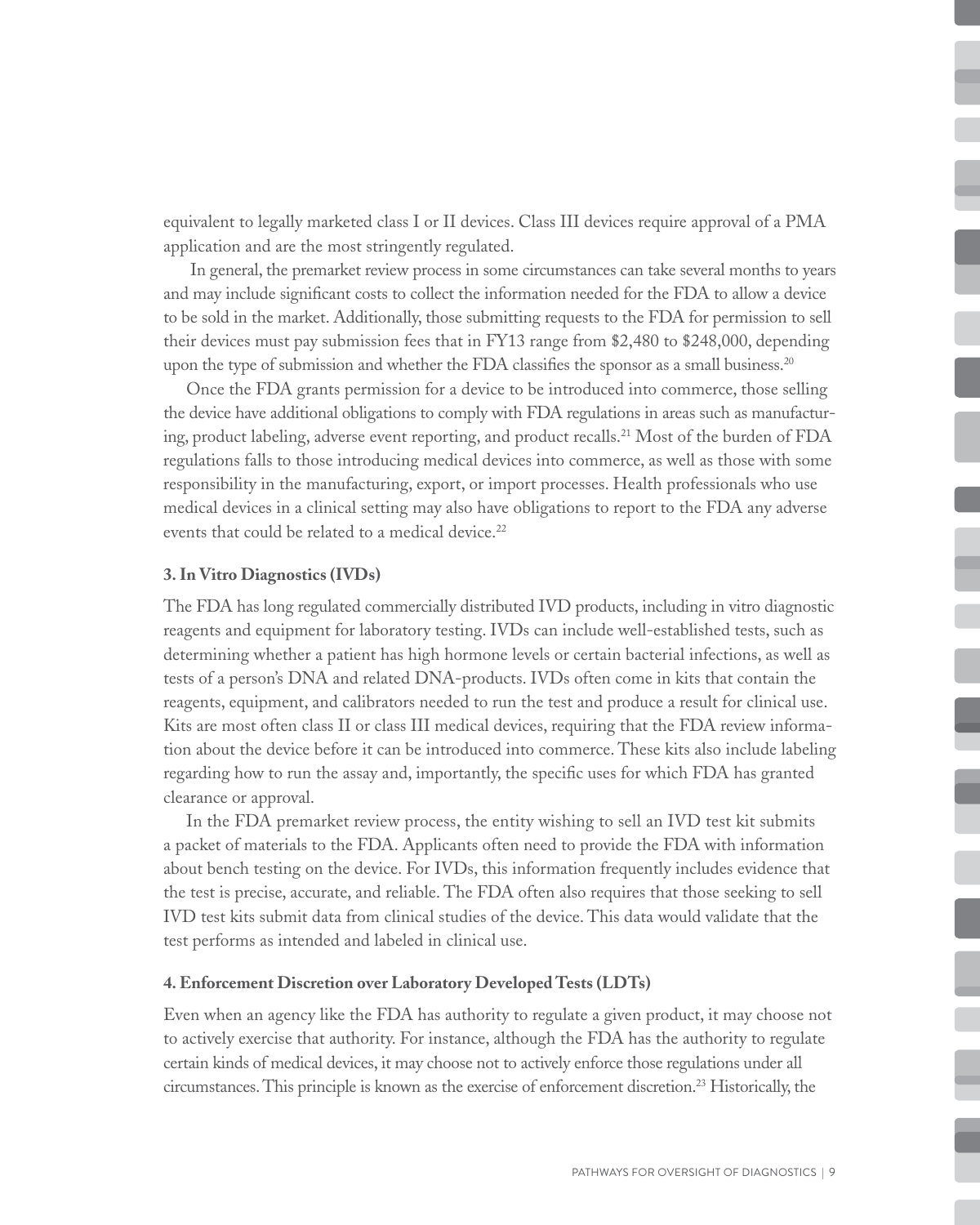FDA has enforced its regulations with respect to IVD products developed by medical device manufacturers and sold to clinical laboratories for use in clinical practice. The FDA has maintained that it also has authority to regulate  $LDTs<sub>1</sub><sup>24</sup>$  but this claim has been disputed. In practice, the FDA has exercised regulatory authority over LDTs to varying degrees under different circumstances.

#### **a. FDA Action and Inaction**

Since the early 1990s, there have been many examples of FDA's varying regulation of LDTs. For instance, in 2005, the FDA issued a letter to Agendia BV regarding the company's offering of the MammaPrint assay. The assay was offered by the Agendia laboratory as a gene expression profiling service that provided prognostic information to determine the risk of progressive disease and survival in breast cancer patients. The FDA viewed the MammaPrint testing service as potential commercial distribution of a medical device and in the 2005 letter to the company requested a meeting to discuss the proper regulation of the product. Agendia ultimately sought and successfully received clearance for the MammaPrint assay as an in vitro diagnostic multivariate index assay ("IVDMIA") through the de novo reclassification process, rather than by arguing that the LDT should be regulated only under CLIA and not by the FDA. The FDA has sent similar letters to other companies, not all of whom have agreed to pursue FDA clearance or approval for their products or services.

In another example, the FDA permitted an LDT to serve as a companion diagnostic for a targeted therapeutic, without the LDT being subject to FDA regulation as a medical device. Monogram Biosciences, Inc. provides the HIV diagnostic Trofile co-receptor tropism assay, a biomarker with an established and clinically accepted utility. The company provided the assay simultaneously with FDA's 2007 approval of Pfizer's HIV drug Selzentry (maraviroc). The Trofile test was used for patient selection in Selzentry's clinical development program, and detectable tropism is stated as a specific indication for the drug. As a result, in order to guide the use of Selzentry, the FDA approved the drug with labeling requiring that tropism testing be performed to identify patients infected with CCR5-tropic HIV-1. This was the first HIV drug approval to require the use of a diagnostic to identify patients who are most likely to respond to the drug, in this case a class of drugs known as CCR5 antagonists. The labeling requirement for the drug did not, however, specify the Trofile assay. Rather, the drug's labeling only required that diagnostic testing be performed to identify tropism.

Although the FDA has appeared to exercise enforcement discretion with respect to Monogram and the Trofile LDT (without requiring premarket review or applying other FDA regulations to the Tropism assay), FDA officials have since indicated that this practice of allowing an LDT to be a companion diagnostic, i.e., those tests that are essential for the use of a targeted therapeutic without FDA market clearance or approval is not a practice that should be repeated.<sup>25</sup>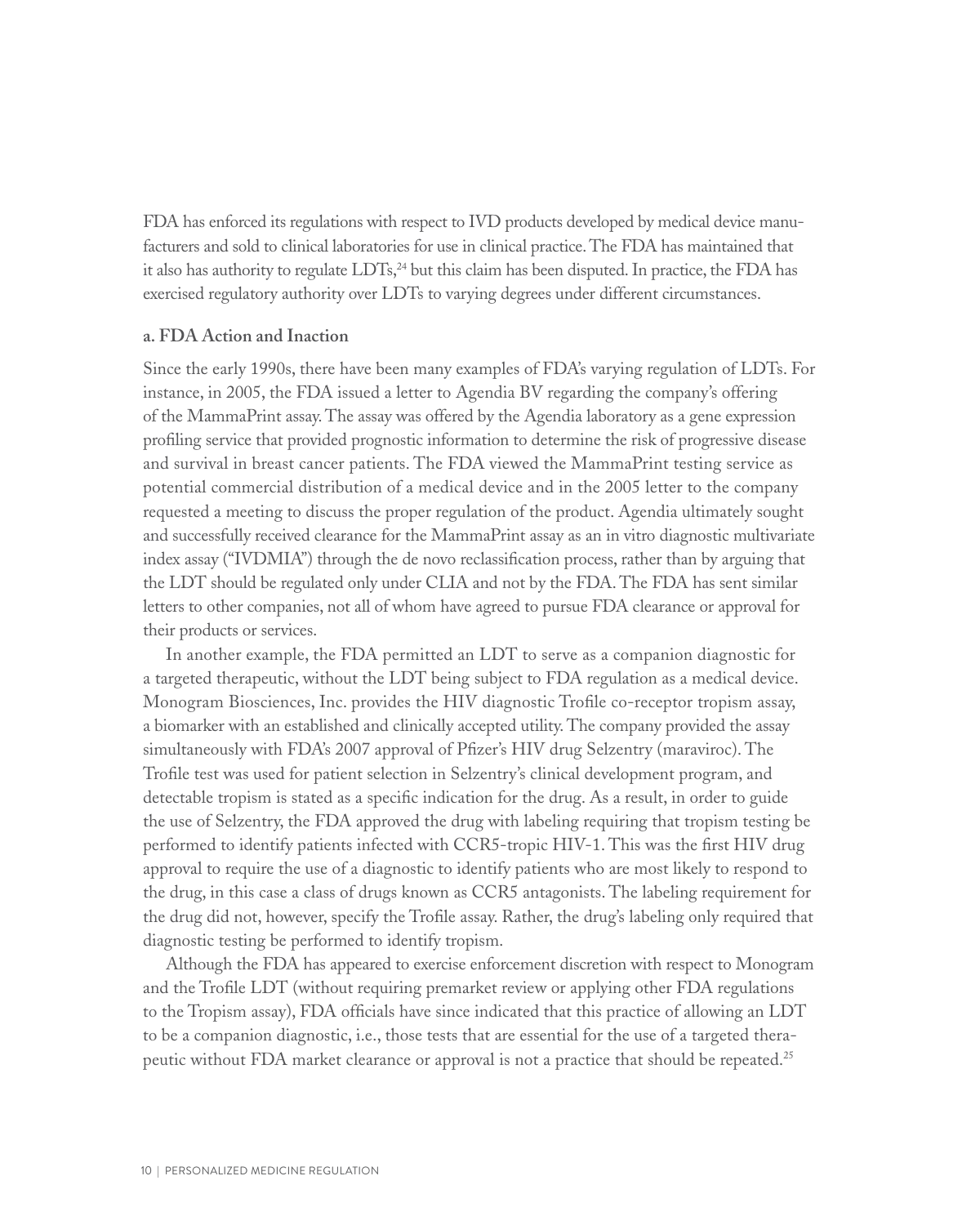Moreover, OIR's Director of Personalized Medicine has stated that an LDT that falls within the scope of a companion diagnostic to a drug or biologic would need to undergo premarket review by FDA. 26

There are also several examples where the FDA has threatened to take enforcement action related to tests offered by CLIA-certified clinical laboratories. In cases where the FDA deems there is a high degree of cooperation between an IVD manufacturer and a CLIA-certified laboratory, the agency may sometimes view the manufacturer and the lab to be joint manufacturers of a regulated medical device, resulting in the need for the filing of a 510(k) notice or a PMA submission. For instance, in the FDA's October 11, 2007 warning letter to Exact Sciences Corporation regarding certain test services offered by LabCorp, the agency established a boundary beyond which FDA views the degree of cooperation between a manufacturer and the clinical laboratory when developing and/or validating an LDT to require FDA premarket review. The following is a relevant excerpt from that letter:

Based on the information collected [during a CMS inspection of LabCorp's facilities], FDA has determined that [EXACT Sciences'] PreGen-Plus assay [for colorectal screening] is a test that was designed, developed, validated, and marketed by EXACT Sciences rather than a test that was developed and validated by LabCorp. As such, this device is not within the scope of laboratory developed tests over which the agency has traditionally applied enforcement discretion. For example, information collected at LabCorp indicates EXACT has provided instructions for use, validation information, and performance claims to LabCorp for the PreGen-Plus assay. In addition, equipment and reagents that are required for the test are specified by EXACT (and, in some cases, provided by EXACT), including [equipment] for sample preparation.

Several groups have filed formal citizen petitions requesting that the FDA either more actively regulate LDTs or, alternatively, cease its efforts to regulate the tests and related services. In 2006, the Washington Legal Foundation petitioned the FDA to not regulate LDTs on the grounds that Congress assigned this responsibility elsewhere (to CMS).<sup>27</sup> Genentech filed another citizen petition in 2008, requesting that the FDA exercise its claimed legal authority to regulate LDTs.<sup>28</sup> The American Clinical Laboratory Association ("ACLA") filed a response to Genentech's petition arguing, among other points, that the FDA lacked jurisdiction over LDTs.<sup>29</sup> The FDA has not formally and substantively responded to any of these petitions.

#### **b. FDA Policies**

The FDA has also issued a rule and several guidance documents that address regulation of LDTs. In the 1990s, the FDA declined to exercise what it regarded as its jurisdiction over LDTs, but instead implemented a rule regulating the use, labeling, and distribution of analyte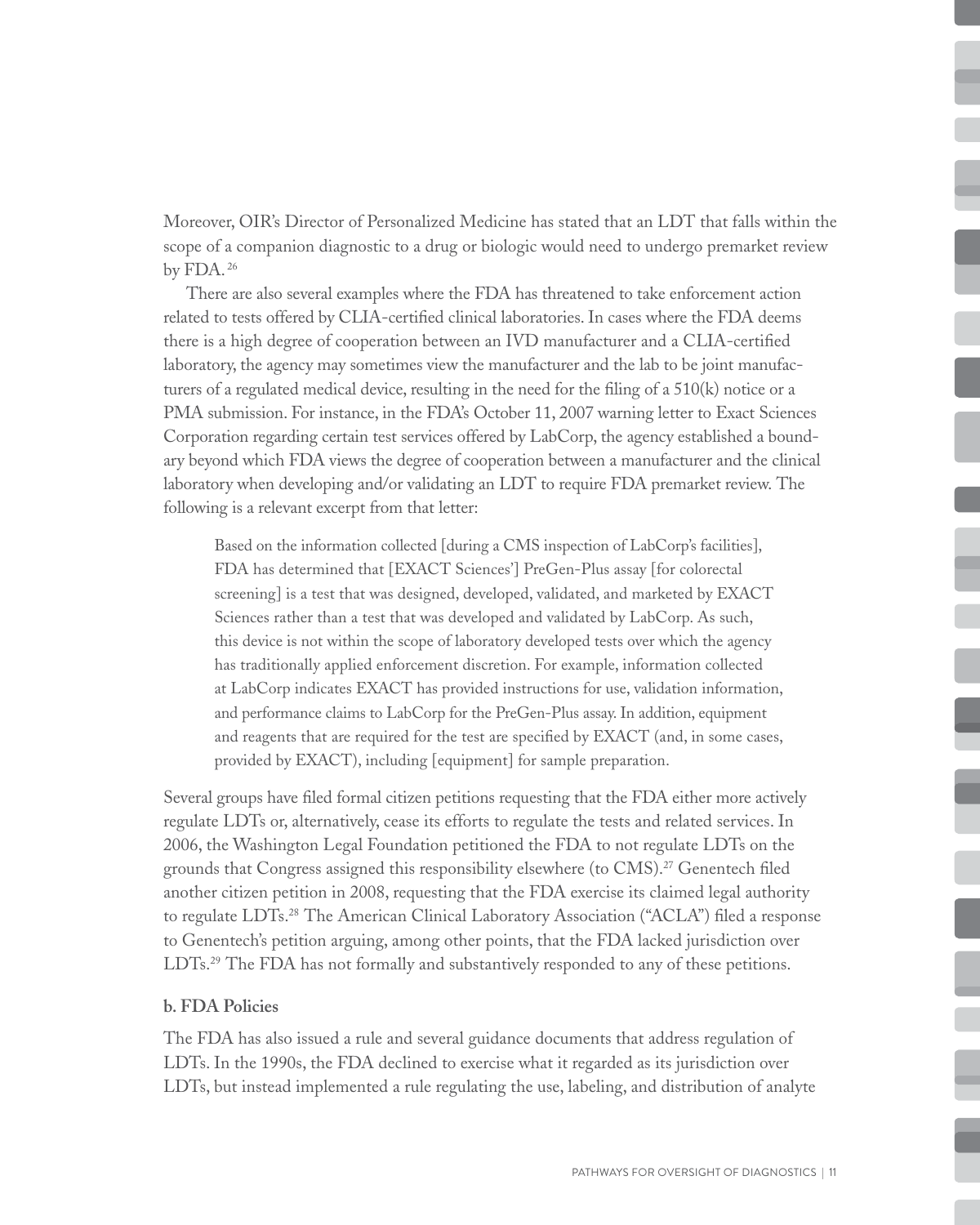specific reagents ("ASRs"), certain kinds of in vitro reagents often sold to clinical laboratories.<sup>30</sup> Analyte specific reagents measure a single substance, such as an antibody, receptor protein, or nucleic acid sequence. These reagents often serve as the building blocks for LDTs. The FDA's regulations for ASRs exempt most of these reagents from the FDA premarket review process, although they do require compliance with QSRs and restrict sales of ASRs to those laboratories certified under CLIA to perform high complexity tests. The regulations also limit the information that may be included in the reagent's labeling.<sup>31</sup>

Rather than focusing on the LDT itself, the ASR regulations established restrictions addressing how ASRs could be used to develop and perform in certain IVDs and LDTs. The final rule was the culmination of a lengthy process in which the FDA sought to determine how, if at all, it would regulate clinical laboratories that develop LDTs using ingredients purchased from third-party biological and chemical suppliers. Nonetheless, the report of results generated by tests using ASRs must include a disclaimer regarding the lack of FDA clearance or approval. The required disclaimer states: "This test was developed and its performance characteristics determined by (laboratory name). It has not been cleared or approved by the U.S. Food and Drug Administration."<sup>32</sup>

Subsequent to the FDA's issuance of the ASR rule, the FDA expressed its view that the diagnostic industry's implementation of the rule appeared to be an attempt to circumvent premarket review of new IVDs. Consequently, the FDA began issuing warning letters and other pronouncements concerning these practices, and in 2006–2007 ultimately issued a guidance document for ASRs to clarify the FDA's position concerning this set of products.<sup>33</sup> Concurrently, the FDA also issued a draft guidance document for in vitro diagnostic multivariate index assays (IVDMIAs).34 In this draft guidance, the FDA identified a category of LDTs for which FDA would end enforcement discretion and require clinical laboratories developing such LDTs to seek premarket review.

After a February 2007 public meeting and numerous comments from industry and affected trade associations, the FDA issued a revised version of the IVDMIA draft guidance in July 2007.35 This revised draft guidance defined IVDMIAs more specifically and provided examples of the category of clinical laboratory developed assays that would be subject to FDA oversight. Specifically, FDA defined IVDMIAs subject to FDA regulation as assays that: (1) combine the values of multiple variables using an interpretation function to yield a single, patient-specific result (e.g., a "classification," "score," "index," etc.), that is intended for use in the diagnosis of disease or other conditions, or in the cure, mitigation, treatment or prevention of disease; and (2) provide a result whose derivation is non-transparent and cannot be independently derived or verified by the end user.

Although the FDA indicated its intent to require premarket review of these clinical laboratory tests, including possibly requiring data from clinical testing, the FDA's approach towards this category of LDTs was criticized by many stakeholders and has not been implemented. In announcing a subsequent public meeting held in 2010, the FDA indicated that it was considering a more comprehensive framework for regulating LDTs.36 Like FDA regulation of IVDs, such a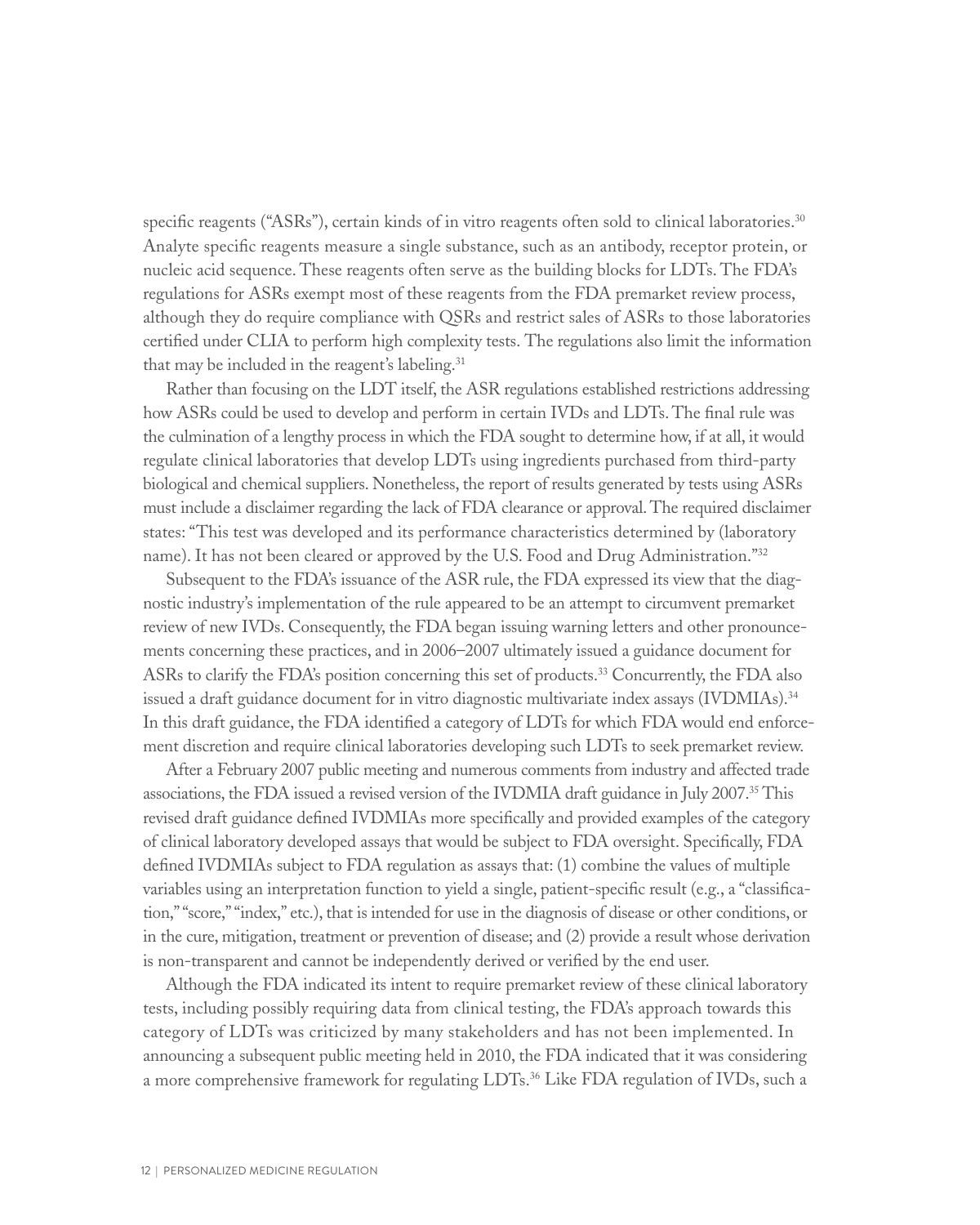framework would likely prescribe different regulations based on varying levels of risk associated with different laboratory developed tests.<sup>37</sup>

In 2011, the FDA issued a draft guidance document pertaining to the process for approving targeted therapeutics and their accompanying companion diagnostics that provided additional context for understanding the FDA's current approach towards LDTs.<sup>38</sup> As discussed in the examples above, the FDA has not always required that a companion diagnostic accompanying a targeted therapeutic be subject to the FDA premarket review process.<sup>39</sup> However, according to this 2011 draft policy, where a companion diagnostic is essential for the safe and effective use of a targeted therapeutic, the FDA would regulate the companion diagnostic as a medical device and subject that test to the FDA premarket review process. This guidance document does not specifically reference LDTs and has not yet been finalized.

#### **c. Notice to Congress before Issuing New Guidance on LDTs**

Under the Food and Drug Administration Safety and Innovation Act (FDASIA) enacted on July 9, 2012, the FDA must give Congress 60 days' notice before issuing any new draft or final guidance on the regulation of LDTs under the FDC Act.40 This notice must describe in detail the actions that the FDA intends to carry out with regards to regulating LDTs. Apart from this request for prior notice of any planned FDA guidance, Congress has not yet taken any more explicit steps to weigh in on the FDA's recent approach towards LDTs.

#### **B. CMS Regulation**

#### **1. General Overview**

Separate from any FDA regulations, CMS oversees the regulation of tests performed in clinical laboratories under the Clinical Laboratory Improvement Amendments (CLIA) to the Public Health Service Act (PHSA) and the extensive regulations implementing CLIA.<sup>41</sup> All clinical laboratories performing testing on human samples in the U.S. are subject to CLIA regulation, whether the tests they perform are developed by the performing lab or are sold to them by test kit manufacturers.<sup>42</sup> Under CLIA, "laboratory" is defined broadly as any facility for the "examination of materials derived from the human body for the purpose of providing information for the diagnosis, prevention, or treatment of any disease or impairment of, or the assessment of the health of, human beings."43 The CLIA statute and regulations are intended to ensure that clinical laboratories consistently provide test results that are both valid and reliable (e.g., accurate). In requiring that test results be valid, the CLIA statute makes no distinction between analytical and clinical validity.44

Clinical laboratories, as noted earlier, must receive CLIA certification in order to conduct testing, and certification is specific to each lab location. Laboratories receive certificates that allow them to perform certain types of tests, based on both the complexity of the test and the type of tests the lab performs (e.g. routine chemistry, bacteriology, cytogenetics). CLIA certification may

t

i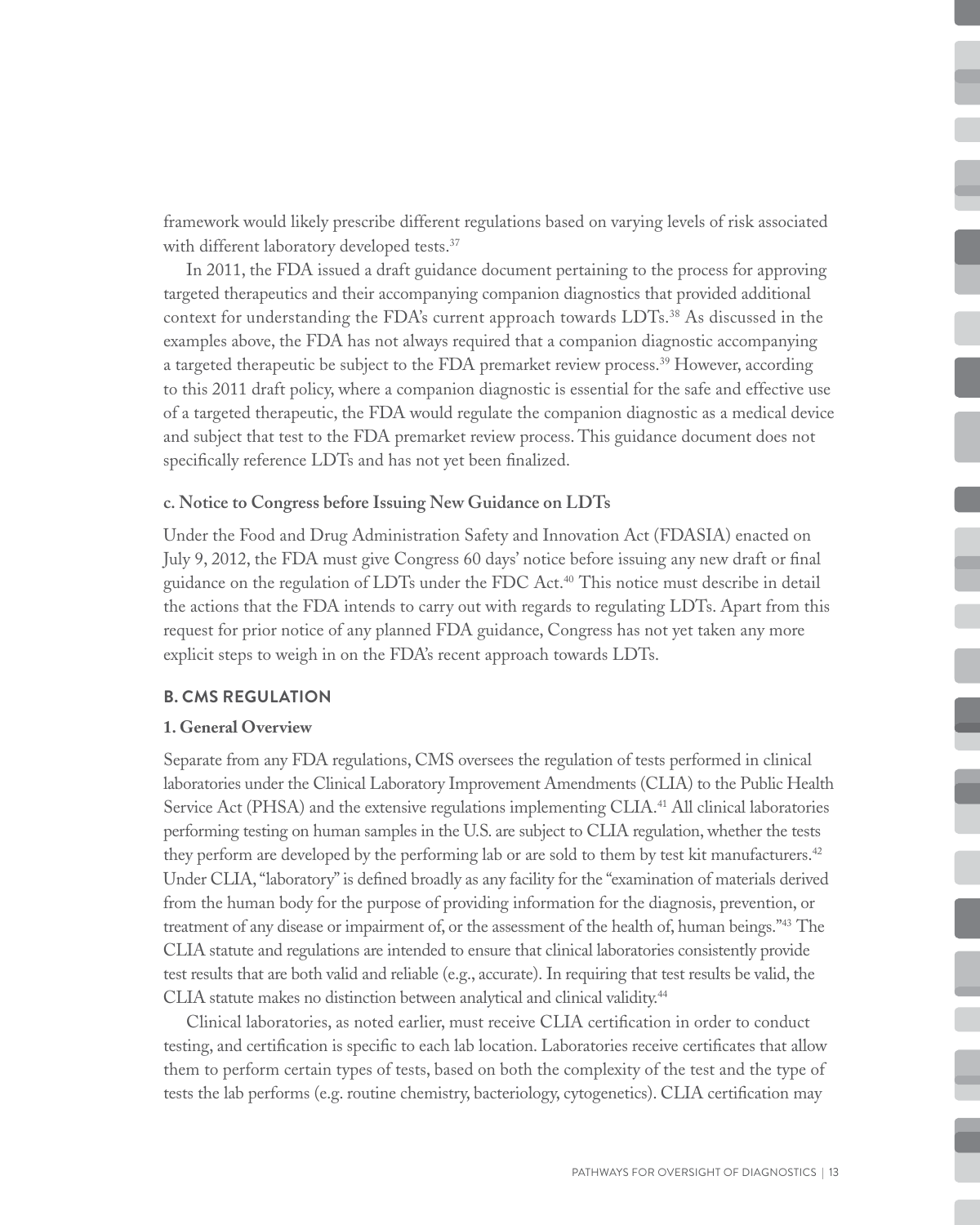be granted through federal survey (usually HHS contracts with state laboratory agencies in each state to oversee CLIA certification within the state); through accreditation by private entities that have been approved by HHS for purposes of assuring CLIA compliance (e.g., COLA and the CAP45); or, instead, a state may apply to HHS for exemption from CLIA, if the state can demonstrate that its own laboratory standards are equal to or more stringent than CLIA requirements (currently Washington state and New York have CLIA exemptions). Regulated laboratories pay CLIA certificate fees for each laboratory location; fees range from \$150 to \$7,490 biennially, based on the type of certificate and test volume.46

#### **2. Complexity-Based Categories**

CMS requires CLIA-certified labs to adhere to various requirements based on the complexity level of the tests performed by the lab and the type of tests a clinical laboratory performs. Most clinical laboratory tests fall into one of three categories: (1) high complexity; (2) moderate complexity; or  $(3)$  waived, which requires the lowest level of regulation.<sup>47</sup> Labs performing higher complexity tests are subject to more stringent CLIA requirements. In general, the CLIA regulations include requirements related to laboratory personnel qualifications, quality control and assessment systems and procedures, patient test management (e.g., how test requests and test reports are handled), and proficiency testing requirements.<sup>48</sup>

Personnel requirements address qualifications and responsibilities for particular laboratory positions, such as the lab director and technical consultant. Quality control requirements are designed to ensure that a test system is working properly and that the test results are accurate, while quality assurance rules require ongoing laboratory monitoring and performance improvement. Patient test management regulations address how labs handle test requests, accessioning, record keeping, referral, and results reporting. For proficiency testing, a lab must successfully test samples of a known type in order to prove its proficiency in performing a particular test and to receive a certificate for a given testing specialty.

Although CMS determines the requirements that apply to labs performing tests of a certain type or complexity, the CLIA regulations give the FDA responsibility for deciding which of the three categories for test complexity a test falls within, based on criteria set forth in the regulations. Typically, the complexity categorization is determined by the FDA as part of the clearance process for the test kit or device, but LDTs, which are not subject to this FDA clearance process, are considered to be "high complexity" tests. Due to their default categorization as high complexity tests, LDTs are subject to the most stringent CLIA regulations.

#### **3. Requirements for LDTs**

Under the CLIA regulations, clinical laboratories are permitted to either: (1) modify existing FDA-approved or cleared tests, or (2) develop their own tests (LDTs), provided that the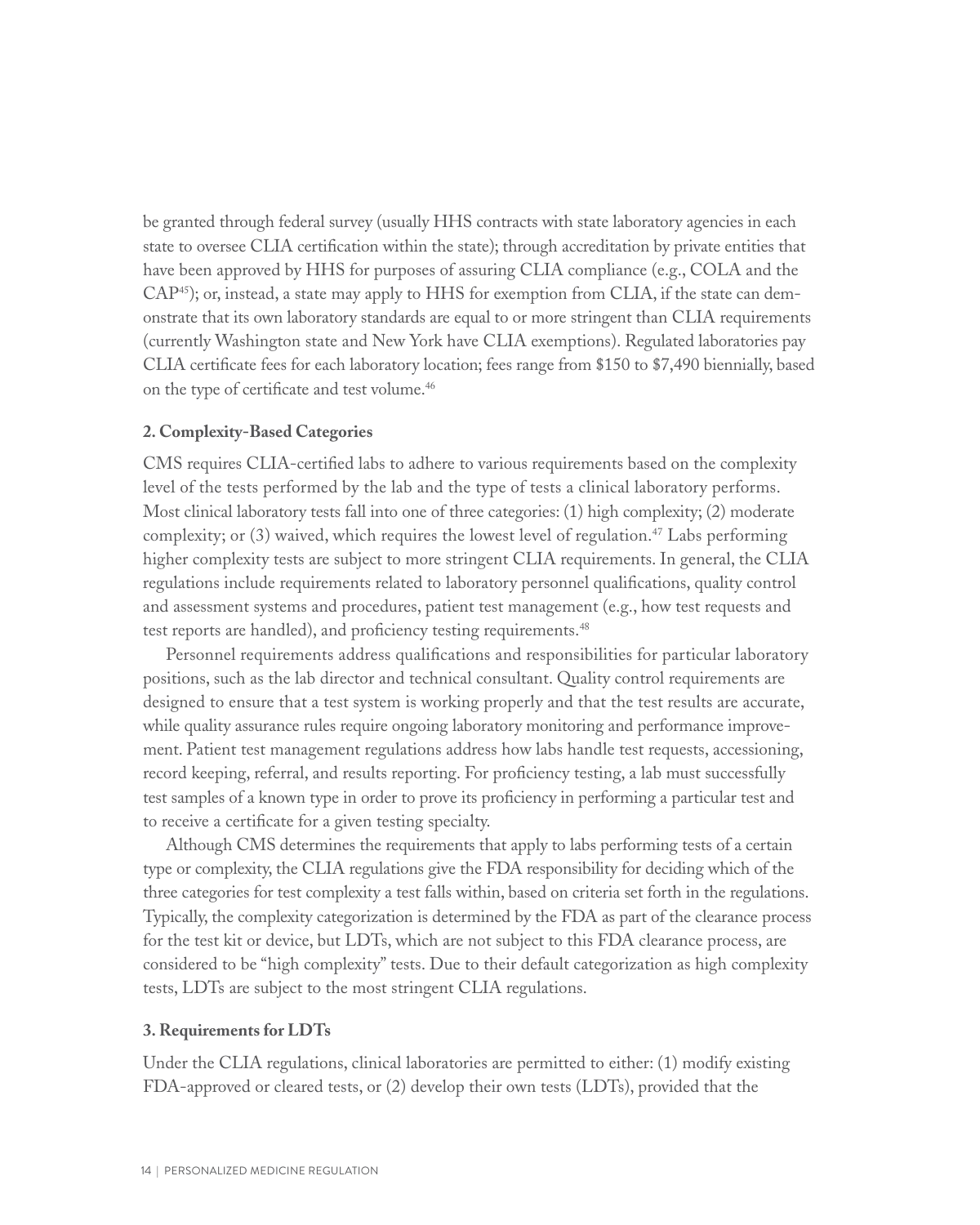laboratory facility adheres to a number of specific requirements. These requirements dictate that: "[e]ach laboratory that modifies an FDA-cleared or approved test system, or introduces a test system not subject to FDA clearance or approval (including methods developed in-house and standardized methods such as text book [sic] procedures) or uses a test system in which performance specifications are not provided by the manufacturer must, before reporting patient test results, establish for each test system the performance specifications for the following performance characteristics, as applicable:

- (i) Accuracy.
- (ii) Precision.
- (iii) Analytical sensitivity.
- (iv) Analytical specificity to include interfering substances.
- (v) Reportable range of test results for the test system.
- (vi) Reference intervals (normal values).
- (vii) Any other performance characteristic required for test performance."49

Once the performance specifications for the LDT are established, the laboratory must determine the type and frequency of calibration and the control procedures for the test system.<sup>50</sup> For all test systems, CLIA requires that calibration verification must be conducted at a minimum of every 6 months.<sup>51</sup> Daily quality control and function checks must be performed prior to patient testing, to ensure an instrument is functioning correctly and is properly calibrated. Additionally, when function checks are critical to test performance, the laboratory must have mechanisms in place to monitor items such as nucleic acid amplification equipment and cell washers. These requirements vary for different types of test systems.<sup>52</sup>

This system of CLIA regulations allows for a lab to develop a test, validate the test's performance specifications in its lab, and then proceed to perform the test in clinical practice without needing to provide notification to or receive advance approval from an outside body, unless applicable state law provides otherwise (e.g., New York). Since LDTs default to being high complexity tests under CLIA, labs offering these tests must still comply with the most stringent CLIA requirements relating to quality control and quality assurance. Laboratories offering these tests are also subject to survey and inspection to verify that they are complying with the appropriate CMS requirements.

While CLIA regulations do not explicitly require a laboratory to verify an LDT's clinical validity, the CLIA regulations do require laboratory directors to ensure that "the test methodologies selected have the capability of providing the quality of results required for patient care."<sup>53</sup> In addition, CLIA requires that each high complexity laboratory have a clinical consultant who is available to provide consultation to the laboratory's clients to ensure that appropriate tests are ordered to meet the clinical expectations, that reports of test results include pertinent information required for specific patient interpretation, and that consultation is available and

I

l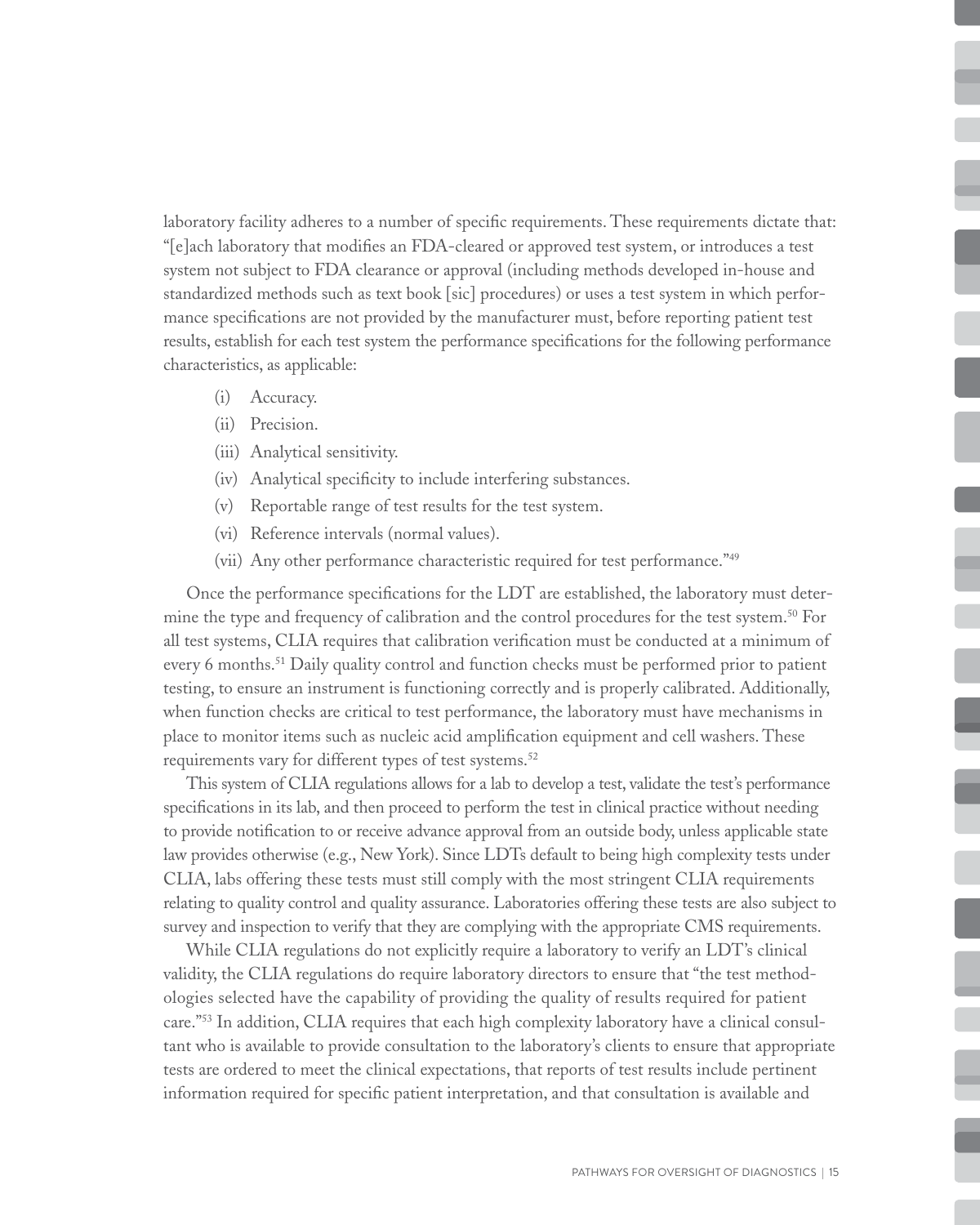provided to the laboratory's clients on matters related to the quality of the test results reported and their interpretation.<sup>54</sup>

Further, some laboratories choose to comply with more demanding accreditation standards and the specific requirements of accreditation agencies may differ from the CLIA requirements as long as they meet or exceed the standards set forth in CLIA regulations. For instance, the CAP, which accredits many laboratories as complying with CLIA requirements, requires documentation related to clinical validity in its Molecular Pathology Inspection Checklist.<sup>55</sup> Additionally, the state of Washington reviews some LDTs for clinical validity, and the state of New York also requires the submission of clinical validity data for non-FDA-cleared or -approved tests.56

Tests falling within particular CLIA specialties must also adhere to additional proficiency testing requirements for that specialty. Some personalized medicine tests may fall within existing CLIA specialties and be subject to these requirements, and all personalized medicine tests are subject to general proficiency testing requirements. For example, although there is no CLIA specialty specific to genetic tests, there are specific proficiency testing standards for the cytogenetics sub-specialty. Alternative proficiency assessment must be performed twice a year for laboratory tests which do not fall within a CLIA-designated specialty. In 2008, an advisory committee to the Secretary of HHS endorsed CMS's decision not to create a CLIA specialty for genetic tests.<sup>57</sup>

#### **C. Comparison of FDA and CMS Regulation of Diagnostic Tests**

As outlined above, FDA's approach to regulating the manufacture and commercial distribution of diagnostic medical devices and CMS's approach to regulating diagnostic test services performed by laboratories differ in several key areas. There are different regulatory objectives and review processes for CLIA requirements regarding LDTs and for FDA requirements pertaining to the 510(k) and PMA pathways. Among these differences, for example, are the following:

#### • **Requirements for evidence of analytical and clinical validity.**

FDA regulated personalized medicine IVD diagnostic tests require clinical evidence to support the intended use and indications for the test (i.e. the test's ability to identify or predict the disorder of interest) in addition to requiring review of analytical performance. CLIA regulations for LDT diagnostic test services require the demonstration of analytical performance and that the test methodologies selected have the capability of providing the quality of results required for patient care. However, this information is not required to be reviewed by an external body prior to the lab offering the test service unless required by state law. Some laboratories voluntarily choose to comply with more demanding accreditation standards that include assessments of whether clinical performance has been established. Satisfying these higher standards may be required to submit clinical validity data for non-FDA-cleared or approved tests in order to obtain licensure under certain state law requirements.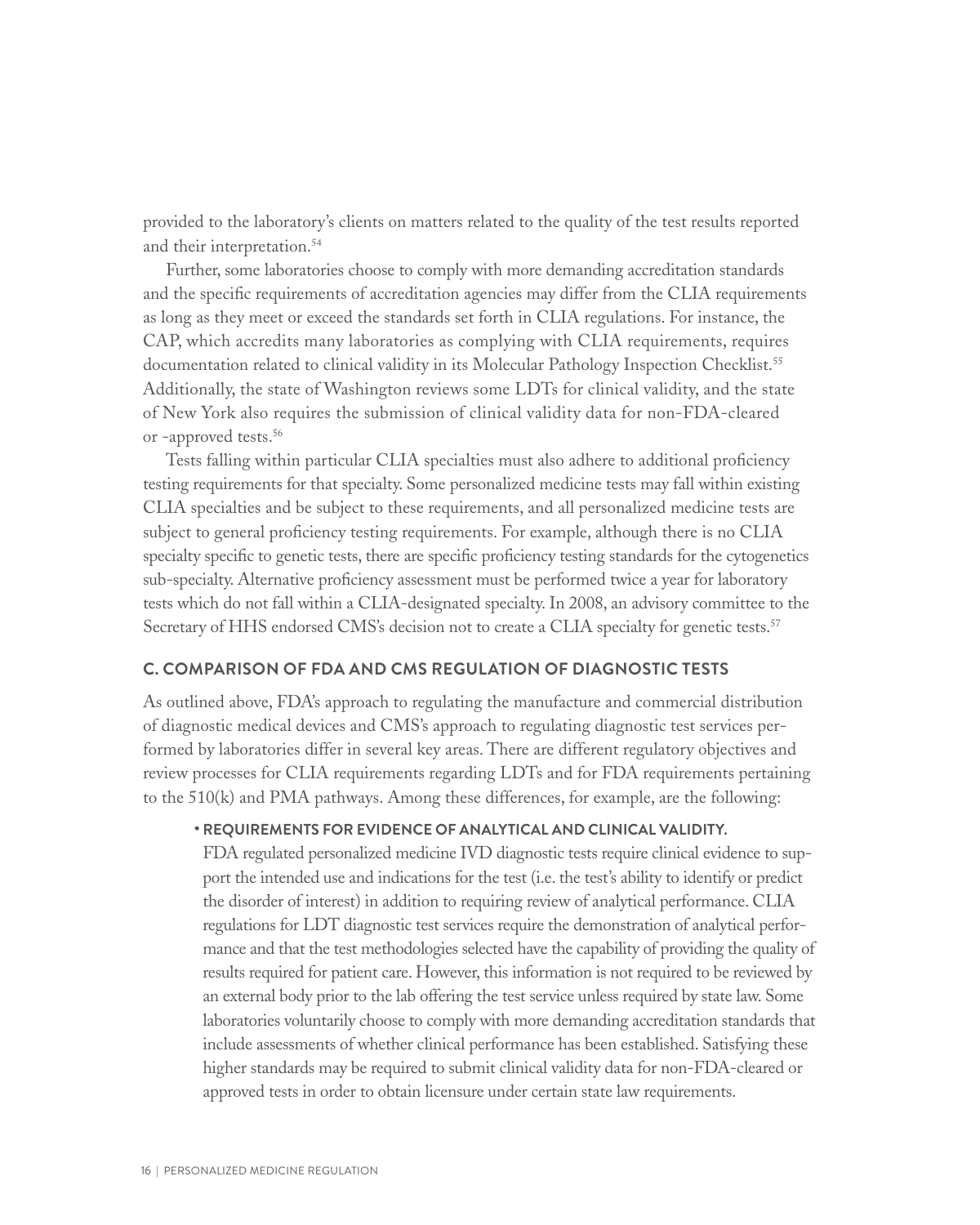- **Time to market.** The premarket review process for personalized medicine diagnostic tests can take several months to years and may include significant costs to collect the information needed for FDA clearance or approval. Furthermore, FDA can require approval or clearance of new premarket submissions if changes are made to diagnostic tests after FDA approval or clearance. Laboratories using FDA cleared or approved tests must still subject these tests to CLIA quality controls. CMS's CLIA regulations permit a laboratory to develop a test, validate the test's performance specifications in its lab, which can take many months, and then proceed to perform the test in clinical practice, without the need to provide notification to or receive approval from an outside body unless required under applicable state law. This pathway also applies to any modifications or new claims made to LDTs, although some accreditation agencies require labs to notify them with updates to their testing menu.
- **Labeling and Promotion.** FDA regulations permit the promotion of IVD diagnostic tests according to their cleared or approved intended uses only. Under FDA regulations, IVD manufacturers may not advertise or promote a device for uncleared/ unapproved indications or in a manner that is inconsistent with labeled claims. CMS regulations do not restrict the clinical claims for LDTs developed by CLIA laboratories. It is important to note, however, that the advertisement of clinical claims for LDTs is subject to oversight by the FTC and applicable state law. Further, FDA regulations require that laboratory results reported using LDTs developed from ASRs carry the following disclaimer: "This test was developed and its performance characteristics determined by (laboratory name). It has not been cleared or approved by the U.S. Food and Drug Administration."58
- • **Quality Programs & Postmarket Capabilities.** The quality programs required for IVD and LDT diagnostic tests have different elements, many of which may or may not overlap. These differences include that FDA's Quality System Regulations ("QSR") require design controls for development and validation of diagnostic assays, purchasing requirements, and other manufacturing and process controls for commercially distributed product, but these items are not required under CLIA regulations for LDT services performed solely in the laboratory.<sup>59</sup> Rather, LDTs typically follow good laboratory practice standards and CLIA requirements for laboratory personnel, quality control, proficiency testing, and on-going monitoring and assessment to ensure that a test system is working properly, the test results are accurate, and the results are of the quality required for patient care. IVD diagnostic test manufacturers are subject to periodic FDA inspections to ensure compliance with QSRs while CLIA laboratories are subject to their own quality system policies and procedures and mandatory biennial inspections for compliance with CLIA regulations, including proficiency testing requirements. $60$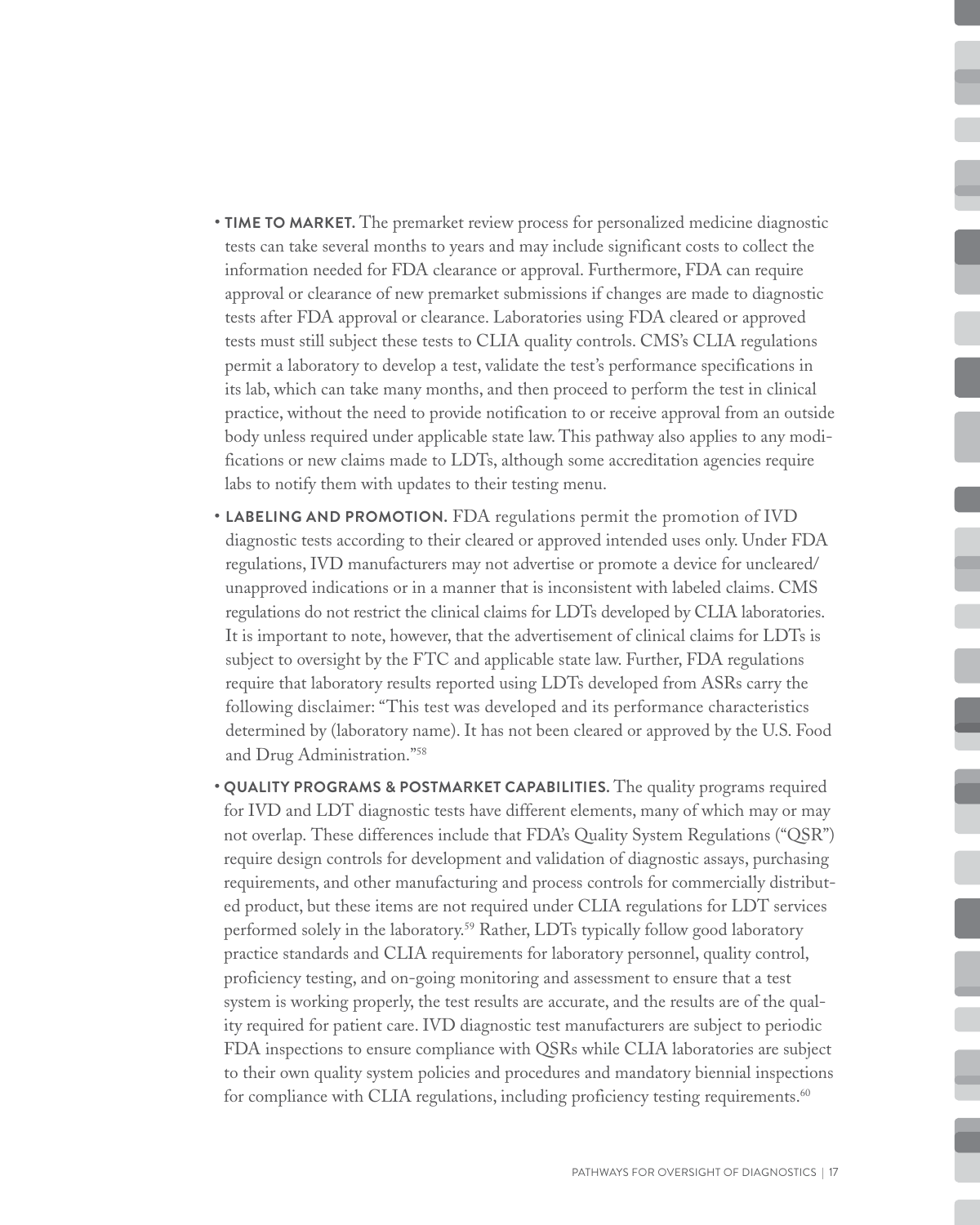In terms of postmarket authority, FDA regulations require the reporting of adverse events potentially associated with a product and also provide a process for product recalls. The CLIA regulations require labs to establish and follow policies and procedures to monitor, assess, and correct any problems identified in their analytic systems, to establish and follow corrective action policies and procedures, and to provide notice and implement corrections when errors in patient test results are detected.<sup>61</sup>

• **Financial Consequences.** CLIA laboratories currently pay a user fee for initial laboratory certification and biennial re-certification based on the volume of clinical testing. The CLIA program funded almost entirely through laboratory user fees. IVD manufacturers are subject to varying levels of fees for IVD diagnostic premarket submissions and pay an annual establishment registration fee under an FDA program funded partially through industry user fees and partially through annual appropriations. As a result of the Patient Protection and Affordable Care Act,<sup>62</sup> beginning on January 1, 2013, IVDs, along with other medical devices (with a few exemptions) will be subject to a 2.3% federal excise tax. If LDTs were to be fully regulated by FDA as IVDs, many of these additional fees and taxes, if not waived, would apply to laboratories performing LDTs, in addition to the CLIA user fees that laboratories already pay.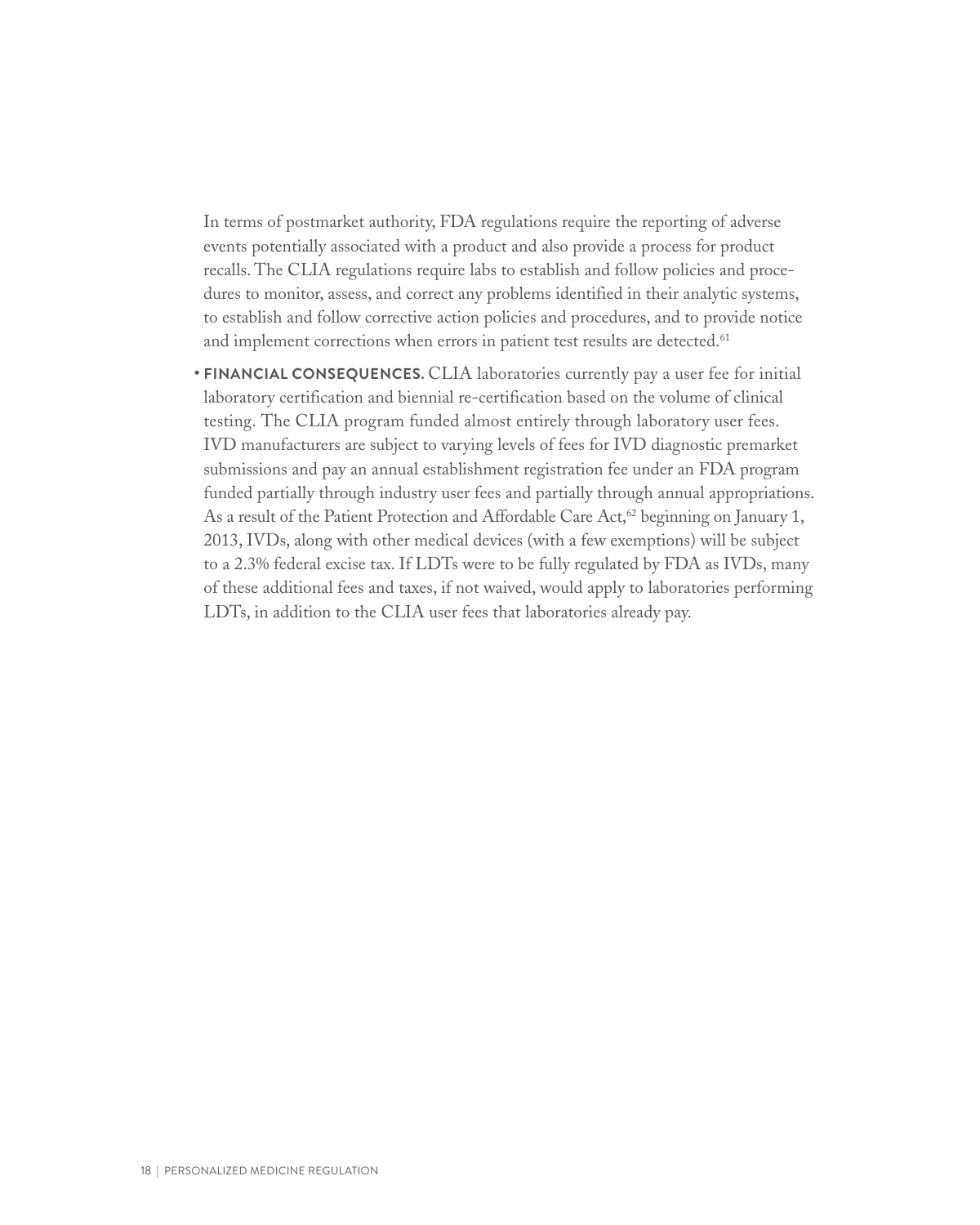## V. Past and Recent Proposals for Regulation of LDTs

Different sectors of the medical community have articulated a range of views on the appropriate regulation of clinical laboratory tests, specifically LDTs. This section discusses several different stakeholder positions on how best to regulate these tests. Some within the clinical laboratory community argue that the current regulatory system best allows for the kinds of rapid innovation found in personalized medicine and facilitates patient and physician access to valid tests that would not otherwise be available. Others, including developers of IVD test kits, have articulated concerns about what they regard as the currently bifurcated pathway and differing criteria, in light of the growing complexity and use of LDTs, and in light of the evolving needs in personalized medicine.

A number of legislative proposals have been put forward for regulation of LDTs, none of which have been enacted. A brief overview of these proposals provides some backdrop on the various efforts concerning the regulation of personalized medicine products and services and sets the stage for efforts moving forward. In sum:

- Senate Bill S.736, the "Laboratory Test Improvement Act of 2007" (co-sponsored by Senator Edward Kennedy (D-MA) and Senator Gordon Smith (R-OR),<sup>63</sup> would have amended the FDC Act to regulate all LDTs as medical devices. The intent of this bill was to give the FDA clear authority for the oversight of LDTs. The regulatory framework used in this model was based on the FDA's existing medical device classification scheme and would have required all clinical laboratories with LDTs to register with the FDA as device manufacturers. CLIA laboratories providing test results based on an LDT would then be required to submit documentation to the FDA on the intended use and analytic and clinical validity for each LDT. FDA would, in turn, review the LDT submissions and decide whether 510(k) clearance or PMA approval was needed based on the categorization of the LDT as a class II or class III medical device.
- Senate Bill S.976, the "Genomics and Personalized Medicine Act of 2007" (co-sponsored by Senator Barack Obama (D-IL) with Senators Richard Burr (R-NC) and Robert Menendez (D-NJ)),<sup>64</sup> outlined a mechanism to improve the government's understanding and development of a framework to enhance the innovation of genomics research in disease diagnosis, drug safety, and the identification of novel treatments. This bill would have established a collaborative group, "the Genomics and Personalized Medicine Interagency Working Group," to "facilitate collaboration, coordination, and integration of activities within the Department of Health and Human Services (DHHS) and other federal agencies."

 $\overline{a}$ 

۰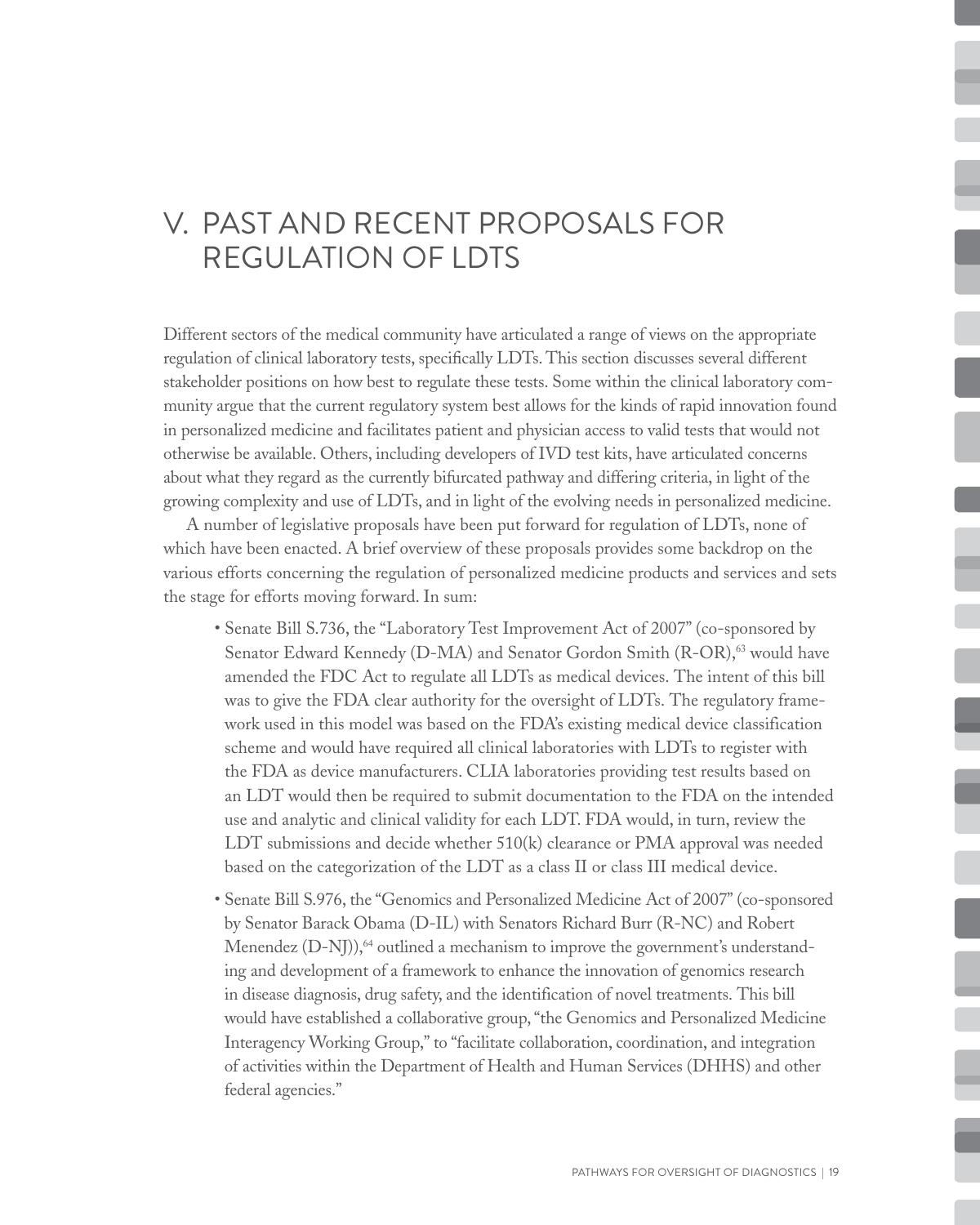- The "Better Evaluation and Treatment Through Essential Regulatory Reform for Patient Care Act," for which discussion drafts were circulated by Senator Orrin Hatch's (R-UT) office, but not introduced in Congress, sought to achieve consensus amongst stakeholders, i.e., clinical laboratories, diagnostic companies, patient groups, investors, and companion therapeutic manufacturers. This proposal, should it be introduced and enacted, would create a new regulatory classification for all in vitro diagnostic tests (LDTs and IVD tests collectively called in vitro diagnostic products ("IVDP")), separate and distinct from medical devices. In this proposed regulatory model, review of premarket submissions for IVDPs would be based on a risk scale associated with the risk to the patient as a result of inaccurate information provided from these products and services. High and moderate risk IVDPs would require FDA premarket review prior to commercial introduction and low risk IVDPs would be exempt from FDA premarket review. However, this proposal would establish a new "competent and reliable scientific evidence" standard for evaluating the evidence to support the accuracy and reliability of an IVDP. The proposal also seeks to avoid duplication of quality systems regulations between the FDA and CLIA and would maintain CLIA oversight of laboratory operations. Existing LDTs and IVD tests would be grandfathered under the new regulatory structure.
- H.R. 3207, the Modernizing Laboratory Test Standards for Patients Act of 2011, was introduced by Representative Michael Burgess (R-TX) in October 2011.<sup>65</sup> This legislation would create a review process through CMS for LDTs, while clarifying that LDTs are not medical devices as defined in the FDC Act and therefore are not subject to FDA jurisdiction. The CMS review process would include assessments of a test's analytical validity and clinical validity for certain identified clinical uses. Laboratories could continue to use a test while CMS completed its clinical validity review process, and currently marketed tests would remain in clinical use unless there was a significant modification to the test or CMS believed there was insufficient evidence to support a test's clinical validity. H.R. 3207 would also create a registry for all LDTs and directto-consumer DNA tests, listing their intended uses/purposes and information about analytical and clinical validity. This legislative proposal would also create obligations for adverse event reporting to CMS, as well as give CMS recall-like authority over clinical tests whose submissions do not demonstrate clinical validity and pose a risk of immediate harm to the public health. Financing for CMS's additional regulatory activities could be derived entirely through new CMS user fees.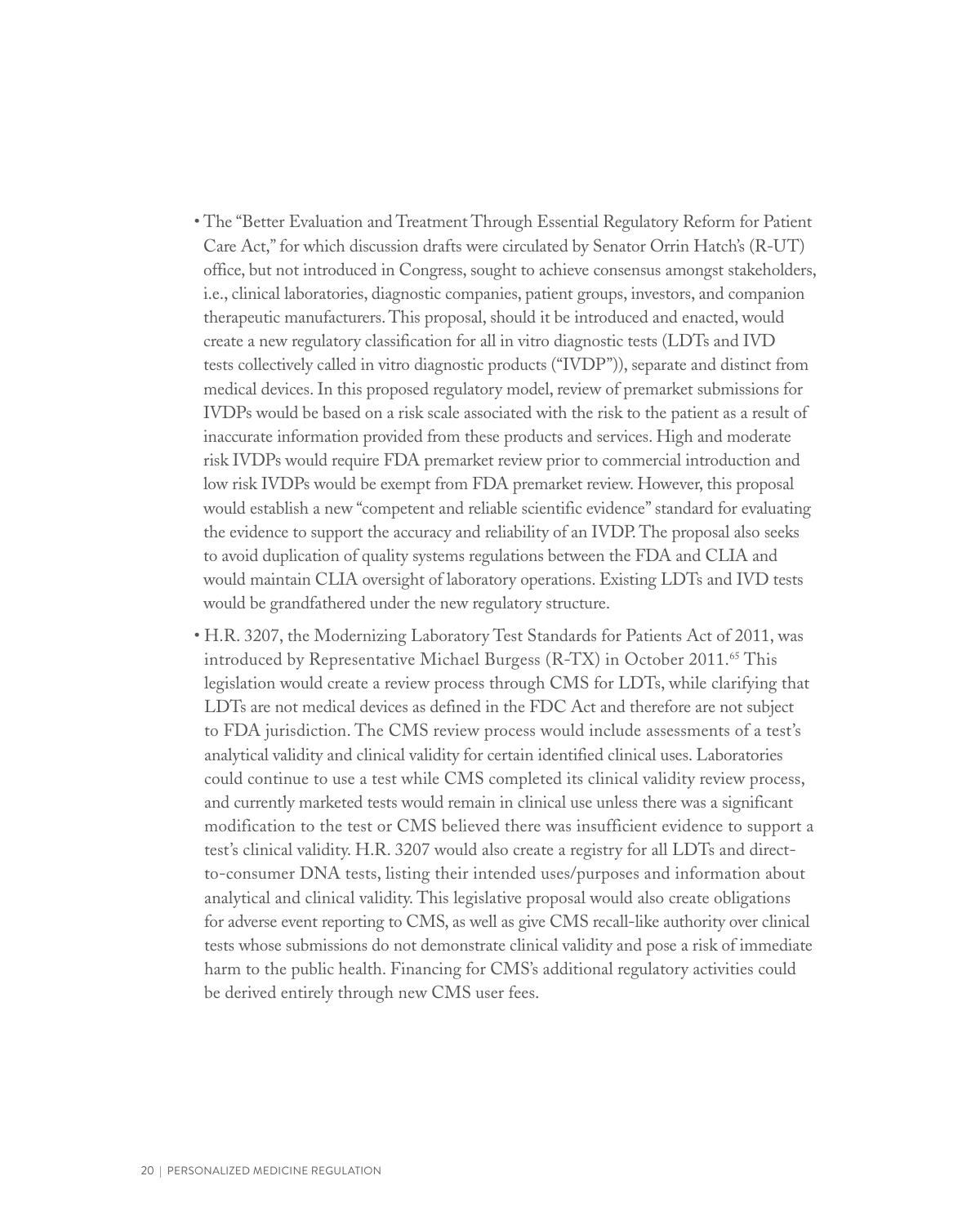#### **A. Key Issues**

One common feature of many positions on the regulation of LDTs is that the regulatory system should be risk-based. Risk is usually viewed in terms of the risk to a patient should a test function incorrectly or provide an inaccurate result when used in clinical practice (i.e., a false positive or false negative result and the attendant ramifications for incorrectly managing a patient's care, including in comparison to the current standard of care). Other issues addressed by proposals on LDT regulation include the current scope of the FDA's jurisdiction to regulate them. Many policy proposals seek to explicitly limit or expand the FDA's regulatory authority over LDTs. Other proposals seek to address the degree to which current the FDA and CMS regulations might overlap. In general, many argue that having similar regulations implemented simultaneously by multiple agencies is overly burdensome and an inefficient use of resources. In particular, there is concern in the lab community that FDA regulation of LDTs would subject laboratories to regulation by both FDA and CMS, while IVD manufacturers would be subject only to FDA regulation.

Another central feature of the various regulatory proposals for LDTs is the extent to which either the FDA or CMS oversee the analytical validity or clinical validity of these tests. Some stakeholders maintain that current CLIA standards either adequately evaluate tests developed and performed within clinical laboratories or can be enhanced to do so. Others argue that LDT services are not rigorously tested for clinical performance in the same manner as IVD products that go through the FDA premarket review process. Many of the proposals described below seek to strengthen requirements for demonstrating an LDT's clinical validity. These proposals differ as to whether reviews of clinical validity are best handled by CMS or the FDA. Partly because the FDA would likely need to seek new resources in order to conduct reviews of clinical validity, proposed changes to the existing regulatory landscape also contemplate the amount of resources that would be required to conduct these reviews and whether the FDA has these resources. Representative positions of several stakeholders are discussed in more detail below.

#### **B. American Clinical Laboratory Association (ACLA)**

ACLA has indicated in public statements that it supports appropriate additional regulatory oversight of LDTs by CMS through enhancement of the existing CLIA regulatory framework but does not support regulation of LDTs as medical devices by the FDA. ACLA endorsed H.R. 3207, the Modernizing Laboratory Test Standards for Patients Act of 2011, introduced by Representative Michael Burgess (R-TX) in October 2011.<sup>67</sup> According to the association, all ACLA members produce and perform LDTs and thus will be directly affected by change in the oversight of these tests.

The ACLA website states that "independent and hospital based clinical laboratories, physician pathology practices, and university medical centers all develop and validate tests in their own laboratories for physician directed patient care. Examples of low risk, well established LDTs range ٦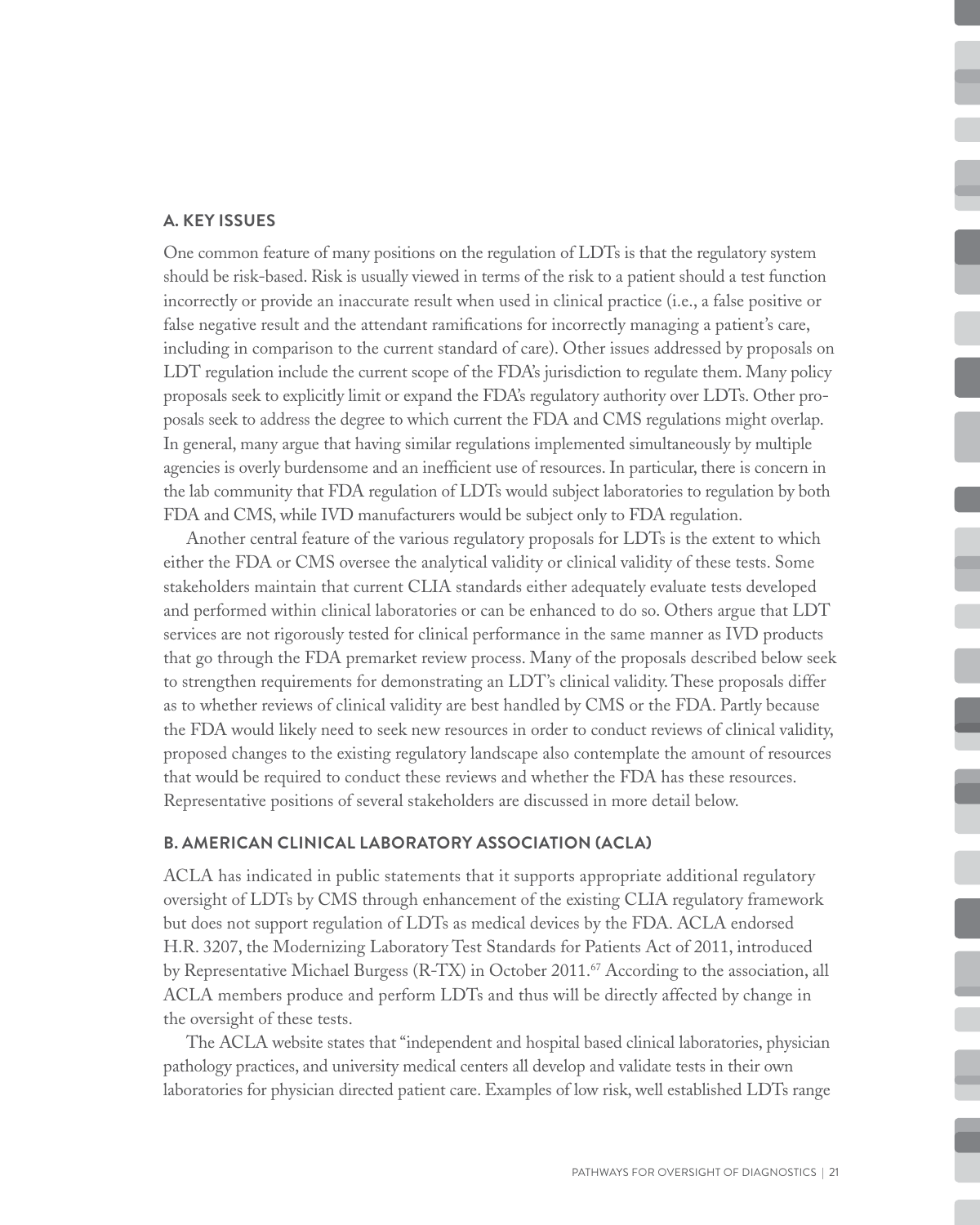from Pap smears, manual blood cell counts, erythrocyte sedimentation rates, microbiology cultures and susceptibility tests, among many others—to the new advanced diagnostics that derive from the mapping of the human genome and help fulfill the promise of personalized medicine. There are many more examples of LDTs in use that allow for rapid response to keep pace with our nation's most costly and menacing chronic diseases and emerging public health threats."

ACLA's website also states the association's position as follows: "Applying a strict paradigm based upon the regulation of 'traditional' medical devices and applied to all LDTs will have major consequences to clinical laboratories—whose businesses and facilities are set up for far different purposes and in far different ways than those of device manufacturers, even IVD manufacturers and will place those laboratories in jeopardy of being unable to comply and, in many cases, unable to continue important work in the development of cutting-edge LDTs. This will have the unintended effects of slowing the availability of important tests and negatively affecting patient care."

#### **C. College of American Pathologists (CAP)**

CAP has indicated in public statements that "LDTs are developed and validated by the laboratory that performs clinical testing—LDTs are not 'test systems' produced by independent manufacturers and sold as stand-alone products to testing facilities. Although there are currently several thousand LDTs used in clinical care, the vast majority of clinical laboratory tests performed today are not LDTs and rely on packaged test systems produced by independent manufacturers and sold to testing facilities. The large majority of LDTs are used 'locally' within a region and not marketed nationwide." With this in mind, CAP supports a risk-based system with additional regulatory oversight for LDTs.68 CAP has proposed strengthening CLIA standards for all categories of LDTs and stratifying oversight based on risk with a targeted FDA review of high risk LDTs. This proposal would create three categories of LDTs based on risk (low, moderate, high). Risk would be defined based on both the consequence of an incorrect test result or interpretation leading to serious morbidity or mortality as well as the level of understanding of the test or the transparency of the test's methodology. Low and moderate risk LDTs would be subject to strengthened CLIA standards for analytical and clinical validity, while high risk LDTs would be subject to FDA review. All laboratories would continue to be subject to CLIA regulations in addition to FDA regulations.

#### **D. Advanced Medical Technology Association (AdvaMed)**

The Advanced Medical Technology Association (AdvaMed) and its in vitro diagnostics division AdvaMedDx, have indicated in public statements support for "AdvaMed's Risk Based Approach" proposal. According to the association, this proposal "aims to modernize the regulation of all diagnostics. The approach is grounded on the view that no matter where a test is made, it presents the same risk benefit profile for patients. Key principles include that FDA should oversee the safety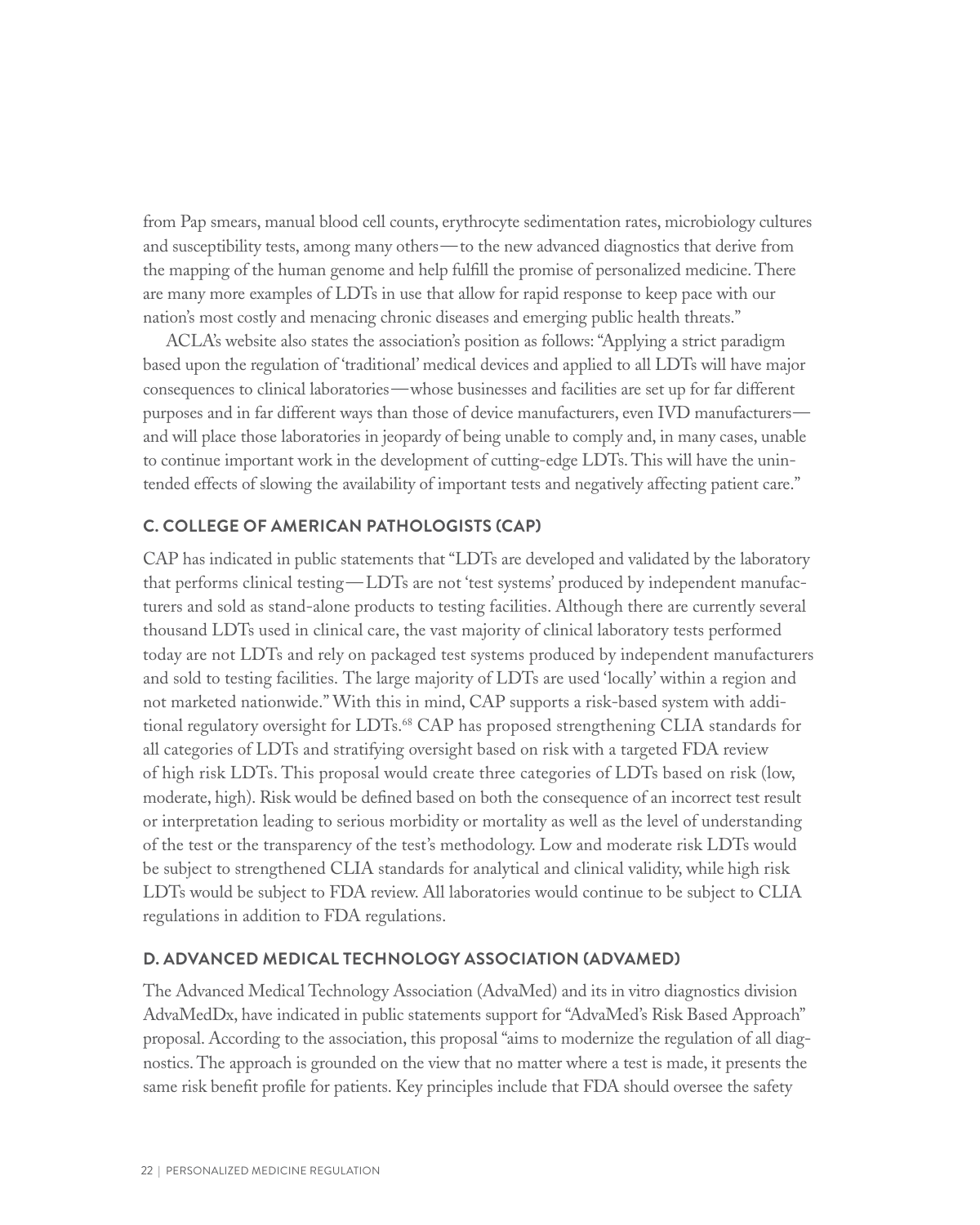and effectiveness of all diagnostics, including those FDA currently considers to be lab developed tests (LDTs). At the same time, FDA should focus its resources on novel technologies with the highest risks and exempt lower risk tests from premarket submission."

"The proposal is consistent with global risk management principles and sets forth a rational transparent tier triage process intended to support the overall review process for test developers and facilitate access to new safe and effective technologies. It specifically outlines a decision process for risk assessment of clinical lab tests, which includes clinical use of a test as well as novelty of analyte, novelty of technology, experience or training of person performing the test, and factors that reduce or mitigate risk."

"Notably, the proposal supports a transitioned approach for which focus would be on higher risk tests which present the highest or unknown risk to patients. Examples of higher risk tests include tests supporting the safe and effective use of therapeutics (or companion diagnostics), tests for cancer diagnosis, tests that directly or very strongly influence management of serious disease, and tests for serious or fatal communicable diseases. This position also emphasizes that patient access to specialized test categories (i.e., rare diseases, rare usage) should not be disadvantaged. Underlying the approach is the view that in light of widespread and differing use of LDTs since the Medical Device Amendments of 1976 and cited gaps in LDT regulation (e.g., premarket clinical validation, quality system regulation, adverse event reporting system, process for recalls, etc.), FDA is best equipped with the infrastructure and expertise to assure the safety and effectiveness of diagnostic tests. AdvaMed believes such an approach supports innovation, the future of personalized medicine, and overall public health."69

#### **E. Association for Molecular Pathology (AMP)**

AMP members develop, perform, and interpret LDTs in academic medical centers, community hospitals, and commercial reference laboratories. In January 2010, AMP released its position on oversight of LDTs.70 The AMP position emphasizes the essential role of LDTs in medical practice and patient management and recommends that oversight for most tests should be within a CLIA enhanced environment with strengthened enforcement capability, proficiency testing, and increased transparency of laboratory information. The position notes that some tests may require greater scrutiny from regulators such as tests with nontransparent algorithms. In May 2012, AMP announced the formation of a working group to consider the numerous proposals introduced since FDA declared its intention to abandon its regulatory policy of enforcement discretion toward some LDTs and to publish a refined position and recommendations. The AMP Working Group plans to complete its work in early 2013.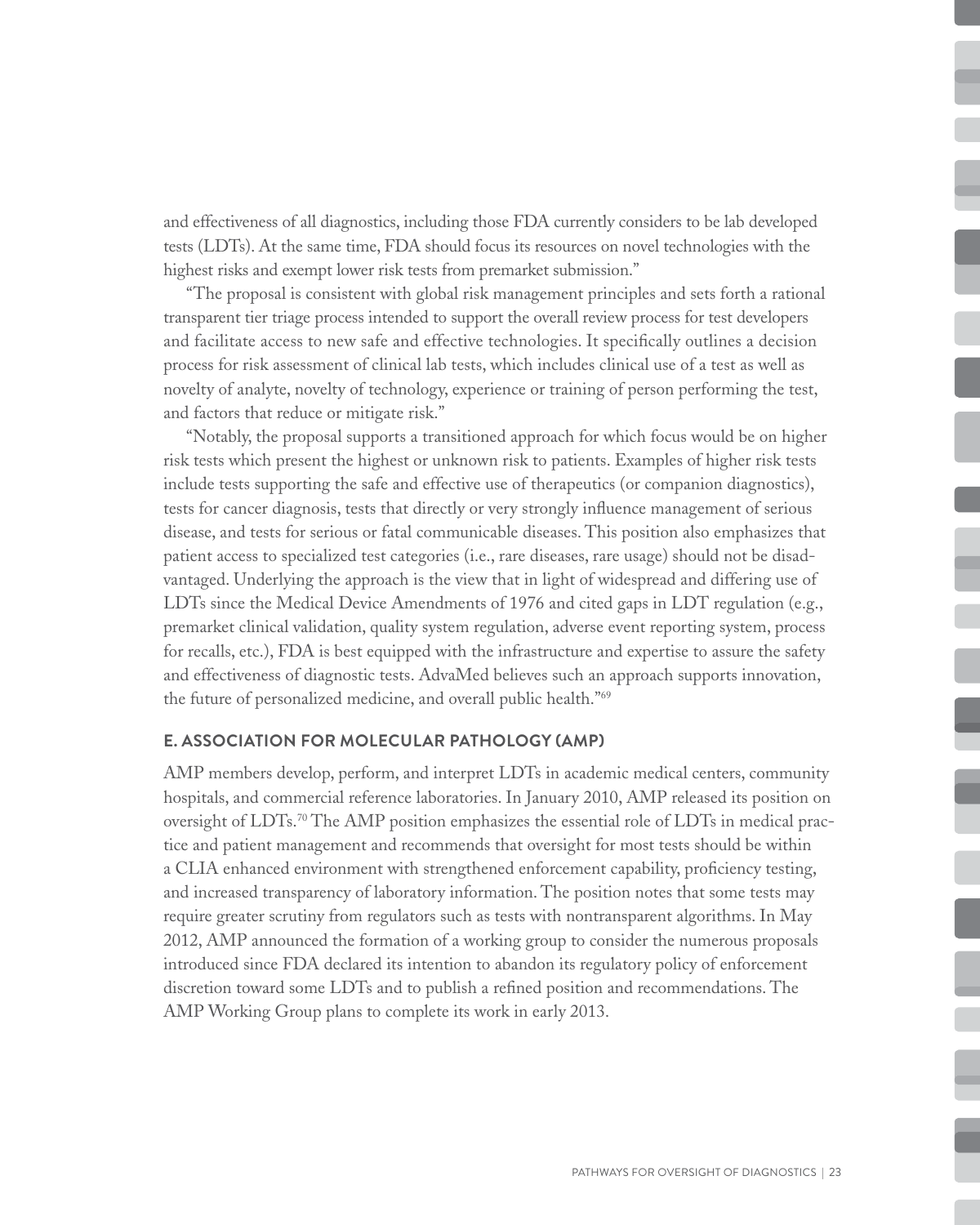### Vi. Conclusion

There appear to be significant differences of opinion among stakeholders on the optimal level for regulation of LDTs. This paper has described the various organizations that play a role in regulating LDTs, as well as some of the particular regulations that might apply to these tests. Although the FDA has indicated its intent to regulate LDTs, it remains to be seen what such a framework would entail, how it would interact with CLIA and applicable state law, when it would be issued, and whether it would survive a challenge from those disputing FDA's claim of authority to regulate LDTs. The different stakeholder positions discussed in this paper outline alternative systems for LDT regulation to either replace or enhance any FDA proposals, including proposals to strengthen CMS requirements under CLIA.

Given the contrasting FDA and CMS regulations in this area, stakeholders in the laboratory sector view proposals for oversight by FDA in addition to the existing CLIA regulatory framework as creating a disproportionate burden on laboratories that would slow innovation to the detriment of physicians and patients and strain both laboratory personnel and financial resources. Some other stakeholders view the current regulatory landscape as no longer sustainable in light of the growing availability and complexity of LDTs over the past 30 years and argue that a riskbased FDA approach can sustain and promote innovation. Whether the various stakeholders working with Congress, the interested government agencies, and other authoritative bodies can reach an understanding on the optimal path forward remains to be seen.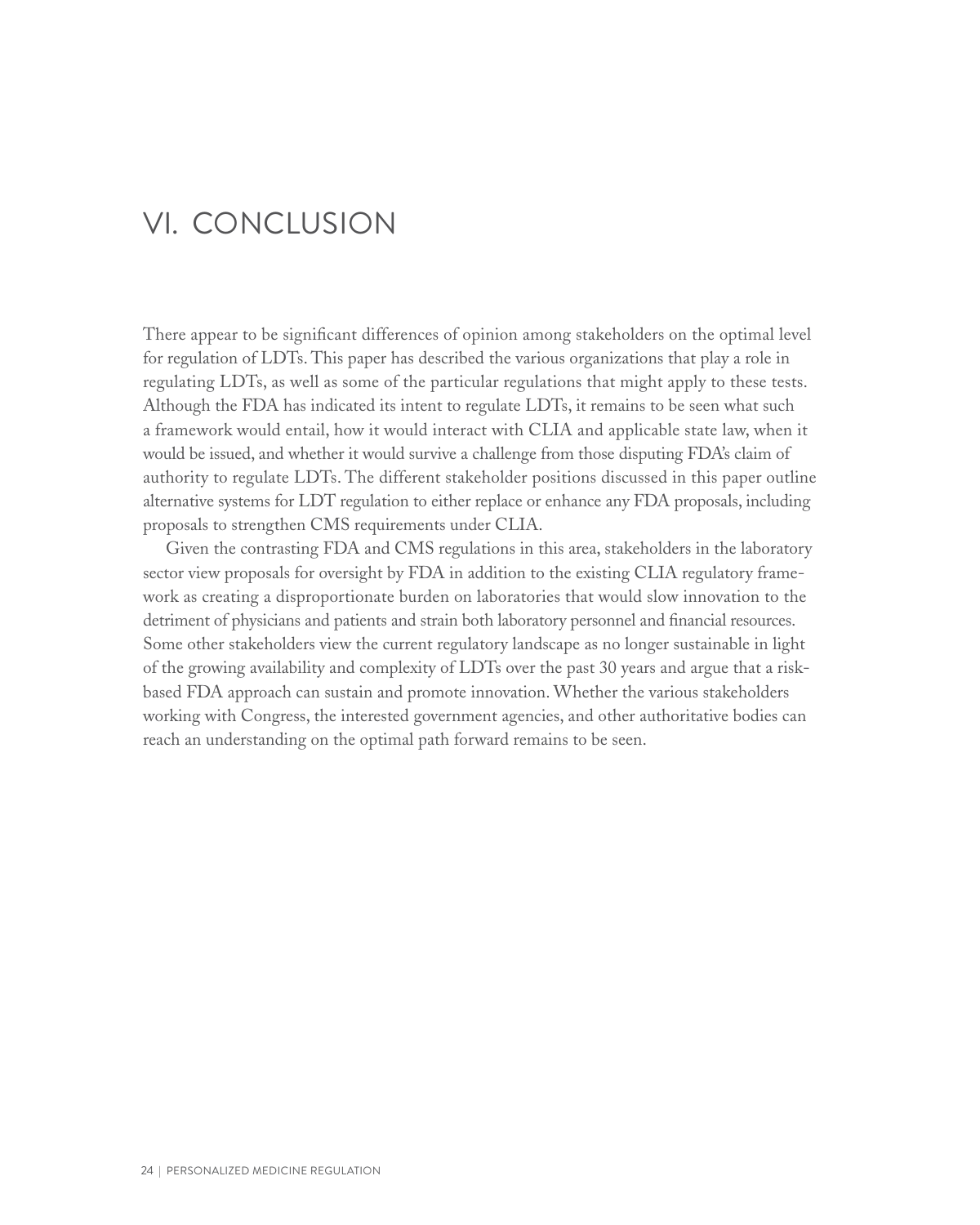#### ENDNOTES

- 1 21 U.S.C. §§ 331, 393; 42 U.S.C. § 262.
- 2 42 U.S.C. § 263a; 42 C.F.R. § 493.2.
- <sup>3</sup> *See, e.g.* 21 U.S.C. § 360j(g); 42 C.F.R. § 493.3(b)(2).
- <sup>4</sup> President's Council of Advisors on Science and Technology. Priorities for Personalized Medicine. September 2008. (Available at: http://www.whitehouse.gov/files/documents/ostp/PCAST/pcast\_report\_v2.pdf).
- <sup>5</sup> Radensky, P. Regulation of Biomarker Clinical Laboratory Tests Used in Personalized Medicine. *BioPharm Int'l*. 2008; 21 (12). (Available at: http://www.biopharminternational.com/biopharm/article/articleDetail.jsp?id=568932&pageID=1&sk  $=8$ cdate= $).$
- <sup>6</sup> Food and Drug Administration. Draft Guidance for Industry and Food and Drug Administration Staff In Vitro Companion Diagnostic Devices. July 14, 2011 (Available at: http://www.fda.gov/MedicalDevices/ DeviceRegulationandGuidance/GuidanceDocuments/ucm262292.htm).
- 7 Centers for Medicare & Medicaid Services. Clinical Laboratory Improvement Amendments (CLIA). CMS Website. (Available at: http://www.cms.gov/Regulations-and-Guidance/Legislation/CLIA/index.html?redirect=/clia/).
- <sup>8</sup> Centers for Medicare & Medicaid Services. Accreditation Organizations/Exempt States. CMS Website. (Available at: http://www.cms.gov/Regulations-and-Guidance/Legislation/CLIA/Accreditation\_Organizations\_and\_Exempt\_States. html
- 9 21 U.S.C. § 301 *et seq.*
- <sup>10</sup> This FDA office was formerly known as the Office of In Vitro Diagnostics Device Evaluation and Safety ("OIVD").
- 11 21 U.S.C. § 321(h).
- 12 21 C.F.R. § 807.3(b).
- 13 21 C.F.R. § 809.3(a).
- <sup>14</sup> FDA Website. Guidance Documents About Guidance. (Available at: http://www.fda.gov/MedicalDevices/Device-RegulationandGuidance/GuidanceDocuments/ucm108067.htm).
- 15 21 U.S.C. §§ 360(k), 360e(a)-(b).
- 16 21 C.F.R. §§ 801, 809.10.
- 17 21 C.F.R. § 807.20.
- 18 21 C.F.R. § 820.
- <sup>19</sup> Reporting requirements can include adverse event reporting and notifications to the FDA when safety events occur that could be associated with a medical device. 21 C.F.R. Part 803.
- $20$  The size of the fee depends on whether the company is a small business and whether the application is a  $510(k)$ premarket notification or a Premarket Approval Application (PMA). MDUFA III Fees. FDA Website. (Available at: http://www.fda.gov/MedicalDevices/DeviceRegulationandGuidance/Overview/MDUFAIII/ucm313673.htm).
- <sup>21</sup> *See* 21 C.F.R. Part 806.
- 22 21 U.S.C. § 360i(b); 21 C.F.R. § 803, 803.30-803.33.
- <sup>23</sup> Secretary's Advisory Committee on Genetics, Health, and Society. U.S. System of Oversight of Genetic Testing: A Response to the Charge of the Secretary of Health and Human Services. April 2008, p. 32. (Available at: http://oba.od.nih.gov/oba/SACGHS/reports/SACGHS\_oversight\_report.pdf).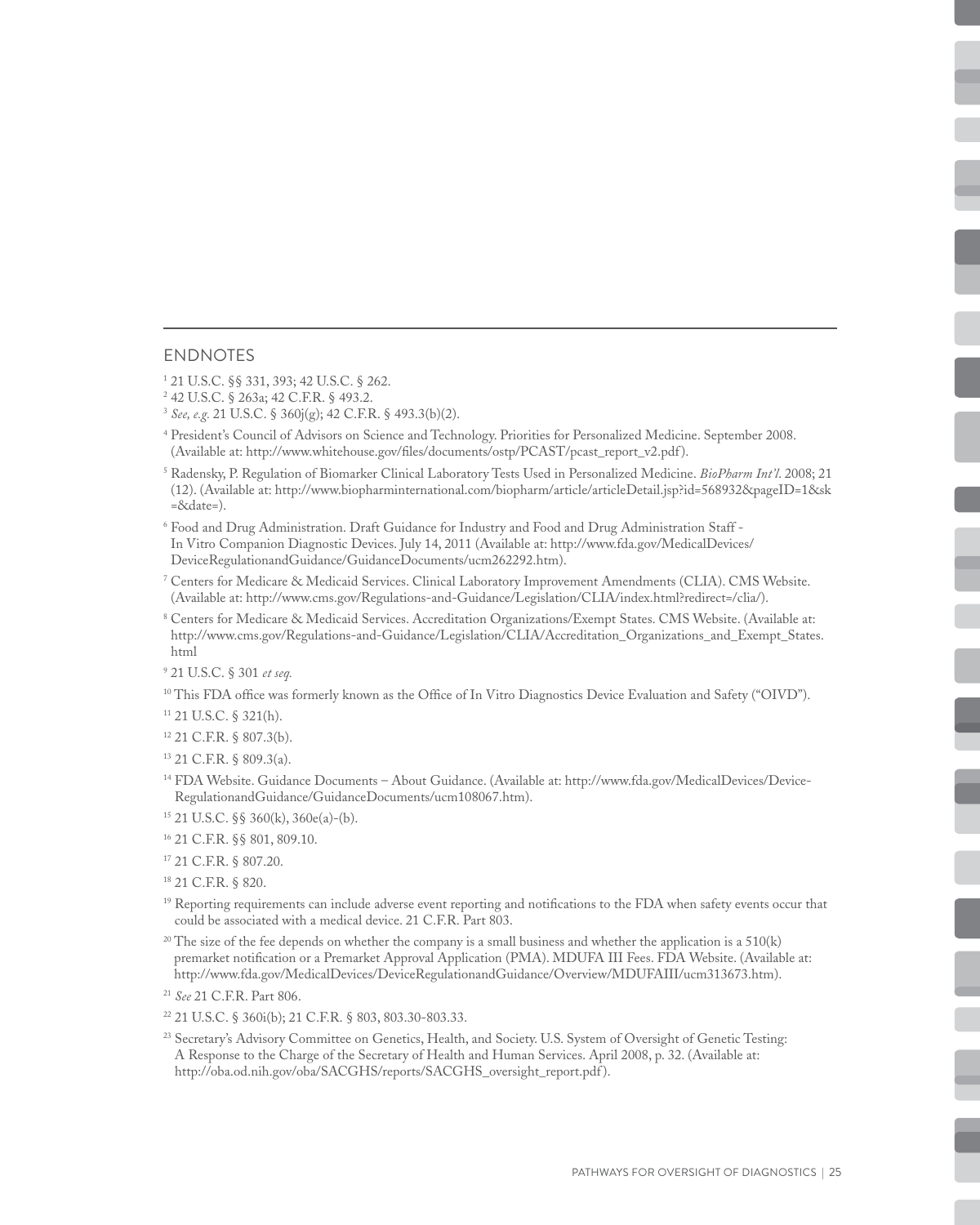- <sup>24</sup> Medical Devices; Classification/Reclassification/Restricted Devices; Analyte Specific Reagents; Final Rule. 62 Fed. Reg. 62243, 62249 (Nov. 21 1997).
- <sup>25</sup> Thomae, M. Companion Diagnostics: LDTs Need Approval Too. Myraqa Website. June 26, 2012. (Available at: http:// myraqa.com/blog/companion\_diagnostics\_ldts\_app).
- <sup>26</sup> FDA on Personalized Medicine. IN PERSON. *IVD Technology*. November/December 2010, 22-27.
- <sup>27</sup> Washington Legal Foundation. Citizen Petition Regarding FDA Regulation of Laboratory Developed Tests. Sept. 28, 2006. (Available at: http://www.fda.gov/OHRMS/DOCKETS/DOCKETS/06p0402/06p-0402-cp00001-01-vol1.pdf ). Many others have discussed the foundation and scope of FDA's jurisdiction to regulate LDTs. Hathaway, C. et al. The Changing Regulatory Landscape for *In Vitro* Diagnostic Medical Devices: Increased Scrutiny of Laboratory Developed Tests and the Safety of Personalized Medicine. *FDLI Update*. Sept./Oct. 2010, p. 21-24; Javitt, G. In Search of a Coherent Framework: Options for FDA Oversight of Genetic Tests. *Food & Drug Law J*. 62: 617-652 (2007); Kahan, J. and Tiedy-Stevenson, S. Parallel Universes Collide. *IVD Technology.* Mar. 1, 2007. (Available at: http://www.ivdtechnology. com/article/parallel-universes-collide); Kazon, P. Recent FDA Actions on LDTs and Genetic Testing: Where Have We Been and Where Are We Heading? *BNA Medical Devices Law & Industry Report*. Aug. 25, 2010; Weiss, R. The Long and Winding Regulatory Road for Laboratory-Developed Tests. *Am J Clin Pathol*. 2012; 138:20-26.
- <sup>28</sup> Genentech. Citizen Petition; Regulation of *In Vitro* Diagnostic Tests. Dec. 5, 2008. (Available at: http://www.regulations. gov/#!documentDetail;D=FDA-2008-P-0638-0001).
- <sup>29</sup> American Clinical Laboratory Association. Comments to Genentech Citizen Petition. Feb. 18, 2009. (Available at: http://www.regulations.gov/#!documentDetail;D=FDA-2008-P-0638-0006).
- <sup>30</sup> 21 C.F.R. §§ 809.10(e), 809.30, 864.4020.
- <sup>31</sup> Food and Drug Administration. Guidance for Industry and FDA Staff Commercially Distributed Analyte Specific Reagents (ASRs): Frequently Asked Questions. Sept. 14, 2007. (Available at: http://www.fda.gov/MedicalDevices/DeviceRegulationandGuidance/GuidanceDocuments/ucm078423.htm).
- <sup>32</sup> 21 C.F.R. § 809.30(e).
- <sup>33</sup> Food and Drug Administration. Guidance for Industry and FDA Staff Commercially Distributed Analyte Specific Reagents (ASRs): Frequently Asked Questions. Sept. 14, 2007. (Available at: http://www.fda.gov/MedicalDevices/ DeviceRegulationandGuidance/GuidanceDocuments/ucm078423.htm).
- <sup>34</sup> Food and Drug Administration. Draft Guidance for Industry, Clinical Laboratories, and FDA Staff In Vitro Diagnostic Multivariate Index Assays. Sept. 7, 2006. (Available at: http://www.fda.gov/OHRMS/DOCKETS/98fr/ 06d-0347-gdl0001.pdf ).
- <sup>35</sup> Food and Drug Administration. Draft Guidance for Industry, Clinical Laboratories, and FDA Staff In Vitro Diagnostic Multivariate Index Assays. July 26, 2007. (Available at: http://www.fda.gov/MedicalDevices/ DeviceRegulationandGuidance/GuidanceDocuments/ucm079148.htm).
- <sup>36</sup> Oversight of Laboratory Developed Tests; Public Meeting; Request for Comments. 75 Fed. Reg. 34463 ( June 17, 2010). http://www.gpo.gov/fdsys/pkg/FR-2010-06-17/html/2010-14654.htm; Food and Drug Administration. FDA/CDRH Public Meeting: Oversight of Laboratory Developed Tests (LDTs), Date July 19-20, 2010. FDA Website. (Available at: http://www.fda.gov/MedicalDevices/NewsEvents/WorkshopsConferences/ucm212830.htm); Genome Web. FDA Shelves IVDMIA Final Guidelines in Order to Focus on Overall LDT Regulation. June 23, 2010. (Available at: http:// www.genomeweb.com/dxpgx/fda-shelves-ivdmia-final-guidelines-order-focus-overall-ldt-regulation).
- <sup>37</sup> Oversight of Laboratory Developed Tests, 75 Fed. Reg. at 34464.
- <sup>38</sup> Food and Drug Administration. Draft Guidance for Industry and Food and Drug Administration Staff In Vitro Companion Diagnostic Devices. July 14, 2011 (Available at: http://www.fda.gov/MedicalDevices/ DeviceRegulationandGuidance/GuidanceDocuments/ucm262292.htm).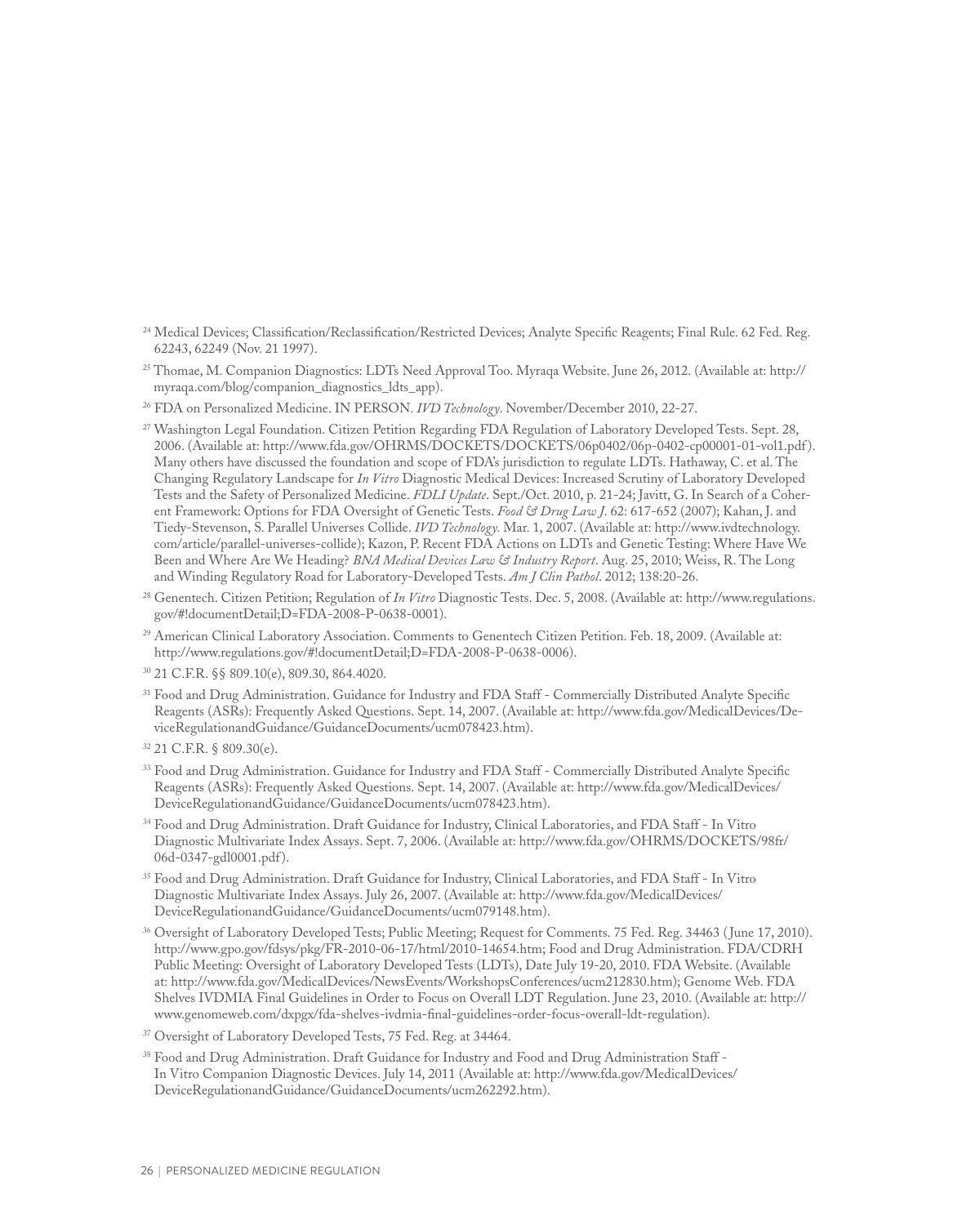- <sup>39</sup> Thomae, M. Companion Diagnostics: LDTs Need Approval Too. Myraqa Website. June 26, 2012. (Available at: http://myraqa.com/blog/companion\_diagnostics\_ldts\_app).
- <sup>40</sup> Food and Drug Administration Safety and Innovation Act of 2012, Pub. L. 112-144, § 1143.

41 42 U.S.C. § 263a.

- $42$  Research labs that do not report patient-specific results are exempt from CLIA. 42 C.F.R. § 493.3(b)(2).
- 43 42 U.S.C.. § 263a(a); 42 C.F.R. § 493.2.
- <sup>44</sup> *See* 42 U.S.C. § 263a(f )(1).
- <sup>45</sup> College of American Pathologists Website. (Available at: http://www.cap.org/apps/cap.portal?\_nfpb=true&\_ pageLabel=accreditation).
- <sup>46</sup> CLIA Certificate Fee Schedule. Centers for Medicare & Medicaid Services Website. (Available at: http://www.cms.gov/ Regulations-and-Guidance/Legislation/CLIA/CLIA\_Certificate\_Fee\_Schedule.html).

<sup>47</sup> 42 C.F.R. § 493.5. There is another category of tests termed Provider Performed Microscopy, but these are tests performed on-site by health care providers for their own patients and involve relatively simple microscopic exams.

<sup>49</sup> 42 C.F.R. § 493.1253(b)(2). CLIA State Operations Manual Appendix C, Survey Procedures and Interpretive Guidelines for Laboratories and Laboratory Services (Rev. 1, May 21, 2004) provides additional detail on definitions of accuracy, precision, analytical sensitivity, analytical specificity, reporting ranges, and reference intervals. (Available at: http://www.cms.gov/Regulations-and-Guidance/Guidance/Manuals/downloads/som107ap\_c\_lab.pdf).

50 42 C.F.R. § 493.1253(b)(3).

51 42 C.F.R. § 493.1255.

52 42 C.F.R. § 493.1254.

53 42 C.F.R. §§ 493.1407(e)(3)(i), 493.1445(e)(3)(i).

<sup>54</sup> 42 C.F.R. § 493.1457.

- <sup>55</sup> ACLA Comments to Genentech Citizen Petition, at 6. (Available at: http://www.regulations. gov/#!documentDetail;D=FDA-2008-P-0638-0006).
- 56 Secretary's Advisory Committee on Genetics, Health, and Society. Genetic Testing Report, p. 35-37.
- <sup>57</sup> Secretary's Advisory Committee on Genetics, Health, and Society. Genetic Testing Report. Earlier in the 2000's, CMS did consider creating a genetics proficiency testing specialty. Clinical Laboratory Improvement Advisory Comm., Meeting Summary (Sept. 20-21, 2006). (Available at: http://www.cdc.gov/cliac/cliac0906.aspx); Dept. of Health & Human Serv. Regulatory Agenda, Pt. VIII, 71 Fed. Reg. 22,537 (Apr. 24, 2006); Notice of Intent; Genetic Testing Under the Clinical Laboratory Improvement Amendments, 65 Fed. Reg. 25,928 (May 4, 2000).

<sup>60</sup> 42 C.F.R. §493.1771.

- <sup>61</sup> 42 C.F.R. §§493.1282; 493.1289; 493.1291.
- <sup>62</sup> Patient Protection and Affordable Care Act. (Available at: http://www.gpo.gov/fdsys/pkg/BILLS-111hr3590enr/pdf/ BILLS-111hr3590enr.pdf).
- <sup>63</sup> S.736 Laboratory Test Improvement Act. Published March 1, 2007. (Available at: http://www.gpo.gov/fdsys/pkg/ BILLS-110s736is/pdf/BILLS-110s736is.pdf ).

<sup>48 42</sup> U.S.C. § 263a(f )(3).

<sup>58</sup> 21 C.F.R. § 809.30(e).

<sup>59</sup> 21 C.F.R. Part 820.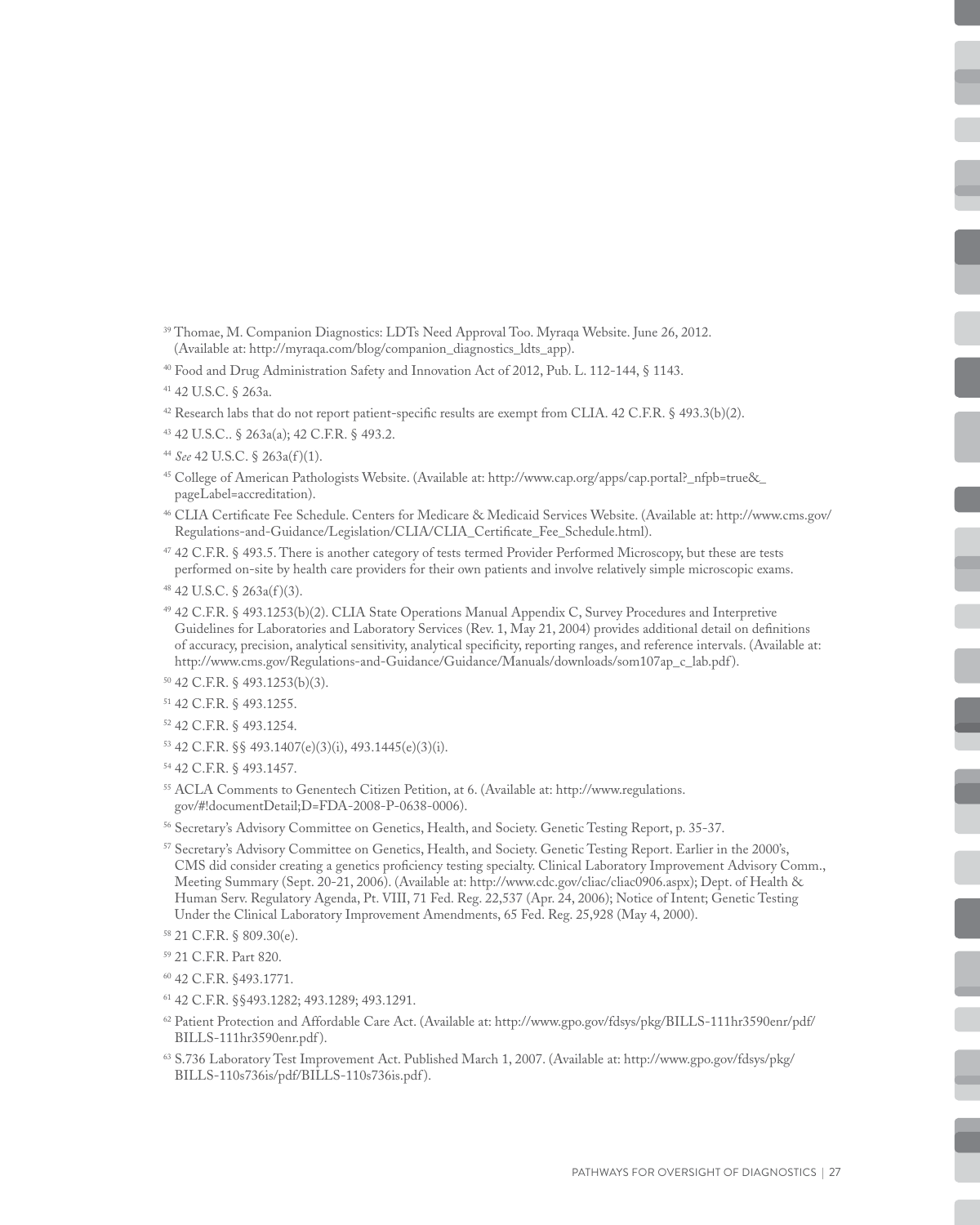- <sup>64</sup> S.976 Genomics and Personalized Medicine Act. Published March 23, 2007. (Available at: http://www.gpo.gov/fdsys/ pkg/BILLS-110s976is/pdf/BILLS-110s976is.pdf).
- <sup>65</sup> American Clinical Laboratory Association Website. (Available at: http://acla.com/node/361).
- <sup>66</sup> Serrano, K. FDA QS reg/CLIA Comparison: Overview. Open Meeting on the Oversight of LDTs; FDA PowerPoint Presentation. November 22, 2010. (Available at: http://acla.com/oversight-laboratory-developed-tests).
- <sup>67</sup> American Clinical Laboratory Association Website. (Available at: http://acla.com/node/361).
- <sup>68</sup> College of American Pathologists Website. (Available at: http://www.cap.org/apps/cap.portal?\_nfpb=true&cntvwrPtlt\_ actionOverride=/portlets/contentViewer/show&\_windowLabel=cntvwrPtlt&cntvwrPtlt{actionForm. contentReference}=advocacy/ldt/ldt\_oversight\_faq.html&\_state=maximized&\_pageLabel=cntvwr).
- <sup>69</sup> Advanced Medical Technology Association Dx Website. (Available at: http://advameddx.org/go.cfm?do=Page. View&pid=9).
- <sup>70</sup> Association for Molecular Pathology Position Statement: Oversight of Laboratory Developed Tests. (Available at: http://www.amp.org/publications\_resources/position\_statements\_letters/Gov/Position%20Statements/ LDTOversightPositionStatement.pdf ).